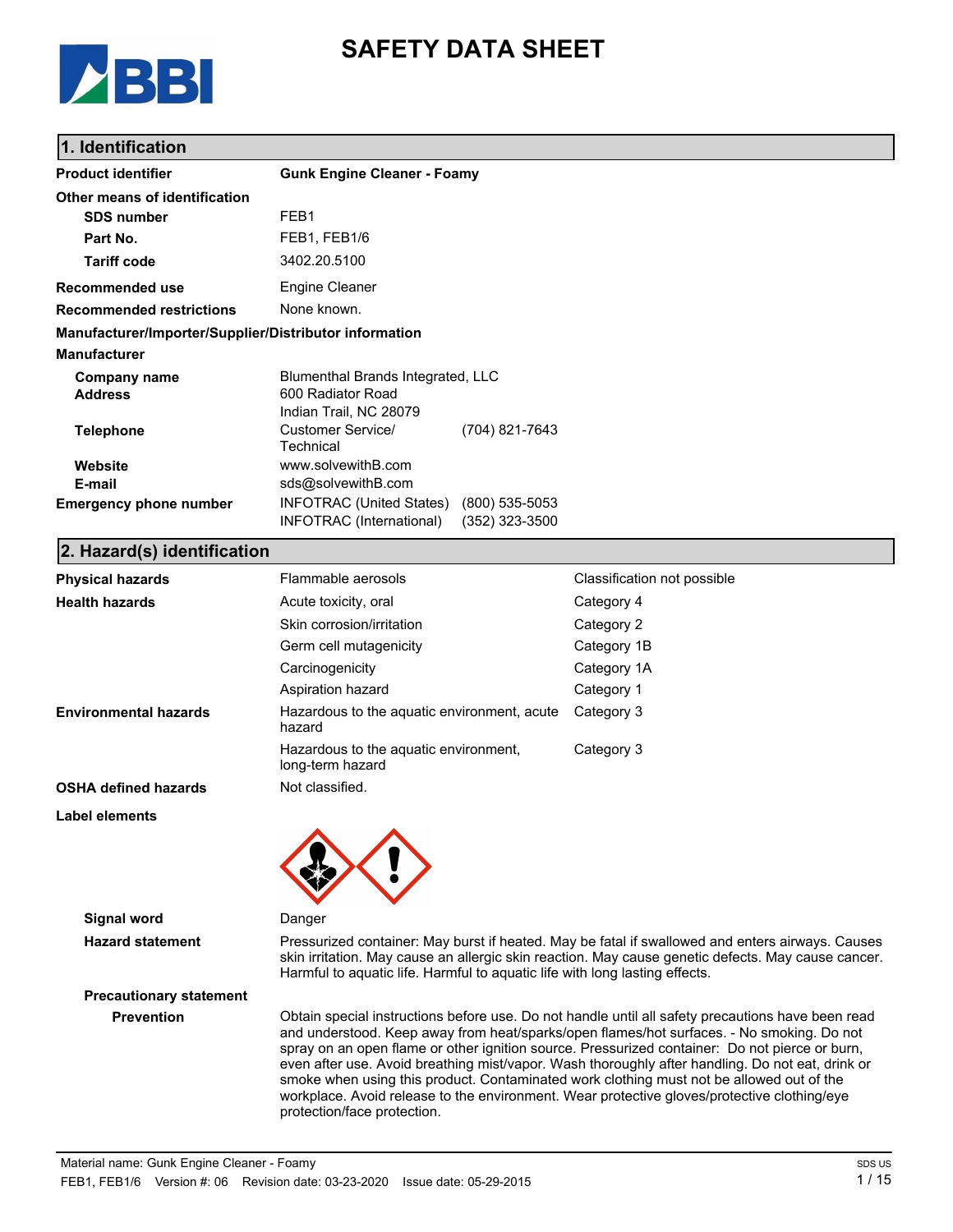| <b>Response</b>                              | If swallowed: Immediately call a poison center/doctor. Rinse mouth. Do NOT induce vomiting. If<br>on skin: Wash with plenty of water. If exposed or concerned: Get medical advice/attention. If skin<br>irritation or rash occurs: Get medical advice/attention. Take off contaminated clothing and wash<br>before reuse.                                                                    |
|----------------------------------------------|----------------------------------------------------------------------------------------------------------------------------------------------------------------------------------------------------------------------------------------------------------------------------------------------------------------------------------------------------------------------------------------------|
| <b>Storage</b>                               | Store locked up. Protect from sunlight. Do not expose to temperatures exceeding 50°C/122°F.                                                                                                                                                                                                                                                                                                  |
| <b>Disposal</b>                              | Dispose of contents/container in accordance with local/regional/national/international regulations.                                                                                                                                                                                                                                                                                          |
| Hazard(s) not otherwise<br>classified (HNOC) | GHS Level 3 Non-flammable aerosol (version 7 - July 2017)                                                                                                                                                                                                                                                                                                                                    |
| <b>Supplemental information</b>              | NOTE: This product is a consumer product and is labeled in accordance with the US Consumer<br>Product Safety Commission regulations which take precedence over OSHA Hazard<br>Communication labeling. The container label may not include the OSHA label elements listed in<br>this document. Always carefully review the entire SDS and the product label prior to use in the<br>workplace. |

# **3. Composition/information on ingredients**

| <b>Mixtures</b>                          |                          |                   |            |
|------------------------------------------|--------------------------|-------------------|------------|
| <b>Chemical name</b>                     | Common name and synonyms | <b>CAS number</b> | $\%$       |
| Water                                    |                          | 7732-18-5         | $70 - 80$  |
| Petroleum Gases, Liquefied,<br>Sweetened |                          | 68476-86-8        | $5 - 10$   |
| C9-15 Heavy Aromatic<br>Hydrocarbons     |                          | 64742-94-5        | $3 - 5$    |
| Kerosene                                 |                          | 8008-20-6         | $1 - 3$    |
| 1,2,3,5-tetramethylbenzene               |                          | 527-53-7          | < 1        |
| 1,4-diethylbenzene                       |                          | 105-05-5          | < 1        |
| Butoxyethanol                            |                          | 111-76-2          | < 1        |
| Morpholine                               |                          | 110-91-8          | < 1        |
| Oleic Acid                               |                          | 112-80-1          | < 1        |
| Sodium Glucoheptonate                    |                          | 31138-65-5        | < 1        |
| Tert-butylbenzene                        |                          | 98-06-6           | < 1        |
| 1,2,3,4-tetramethylbenzene               |                          | 488-23-3          | ${}_{0.3}$ |
| Naphthalene                              |                          | $91 - 20 - 3$     | ${}_{0.3}$ |
| 1,2,3-Trimethylbenzene                   |                          | 526-73-8          | ${}_{0.2}$ |
| 1,2,4-Trimethylbenzene                   |                          | 95-63-6           | ${}_{0.2}$ |
| 1h-indene, 2,3-dihydro-                  |                          | 496-11-7          | ${}_{0.2}$ |
| 3-propyltoluene                          |                          | 1074-43-7         | ${}_{0.2}$ |
| Triethanolamine                          |                          | 102-71-6          | ${}_{0.2}$ |
| Benzene, 1,3-diethyl-                    |                          | 141-93-5          | < 0.1      |
| Cumene                                   |                          | $98 - 82 - 8$     | < 0.1      |
| Diethanolamine                           |                          | 111-42-2          | < 0.1      |
| Diethylbenzene                           |                          | 25340-17-4        | < 0.1      |
| Ethylenediamine                          |                          | 107-15-3          | ${}_{0.1}$ |
| Methoxyethanol                           |                          | 109-86-4          | < 0.1      |
| N-Ethylmorpholine                        |                          | 100-74-3          | < 0.1      |

\*Designates that a specific chemical identity and/or percentage of composition has been withheld as a trade secret.

| 4. First-aid measures |                                                                                                                                                                                                                                 |
|-----------------------|---------------------------------------------------------------------------------------------------------------------------------------------------------------------------------------------------------------------------------|
| <b>Inhalation</b>     | Move to fresh air. Call a physician if symptoms develop or persist.                                                                                                                                                             |
| <b>Skin contact</b>   | Remove contaminated clothing immediately and wash skin with soap and water. In case of<br>eczema or other skin disorders: Seek medical attention and take along these instructions. Wash<br>contaminated clothing before reuse. |
| Eye contact           | Rinse with water. Get medical attention if irritation develops and persists.                                                                                                                                                    |
| Ingestion             | Call a physician or poison control center immediately. Rinse mouth. Do not induce vomiting. If<br>vomiting occurs, keep head low so that stomach content doesn't get into the lungs.                                            |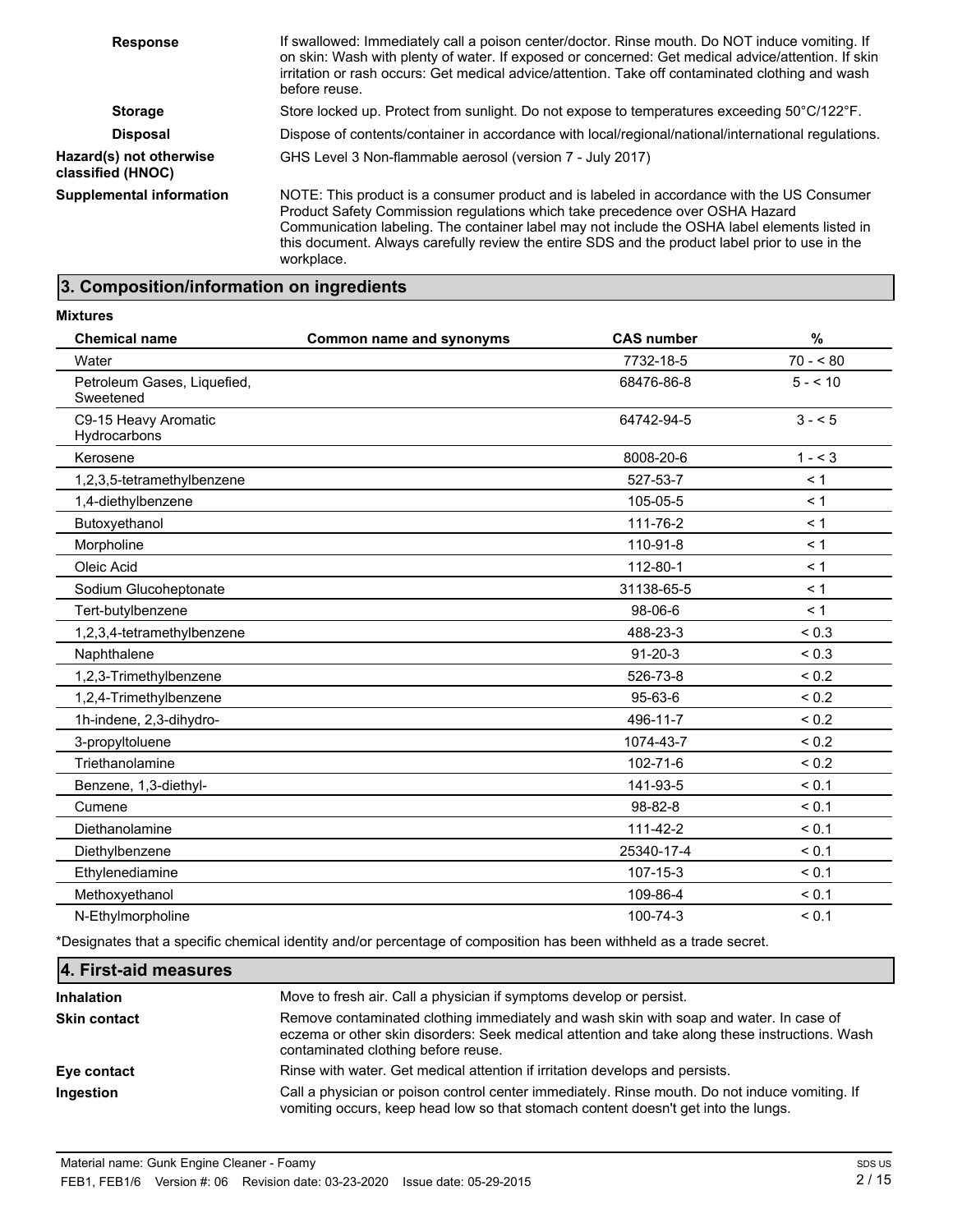| <b>Most important</b><br>symptoms/effects, acute and<br>delayed              | Aspiration may cause pulmonary edema and pneumonitis. Skin irritation. May cause redness and<br>pain. May cause an allergic skin reaction. Dermatitis. Rash.                                                                                                                                                                                                |
|------------------------------------------------------------------------------|-------------------------------------------------------------------------------------------------------------------------------------------------------------------------------------------------------------------------------------------------------------------------------------------------------------------------------------------------------------|
| Indication of immediate<br>medical attention and special<br>treatment needed | Provide general supportive measures and treat symptomatically. Keep victim warm. Keep victim<br>under observation. Symptoms may be delayed.                                                                                                                                                                                                                 |
| <b>General information</b>                                                   | IF exposed or concerned: Get medical advice/attention. If you feel unwell, seek medical advice<br>(show the label where possible). Ensure that medical personnel are aware of the material(s)<br>involved, and take precautions to protect themselves. Show this safety data sheet to the doctor in<br>attendance. Wash contaminated clothing before reuse. |
| 5. Fire-fighting measures                                                    |                                                                                                                                                                                                                                                                                                                                                             |
| Suitable extinguishing media                                                 | Water fog. Foam. Dry chemical powder. Carbon dioxide (CO2).                                                                                                                                                                                                                                                                                                 |
| Unsuitable extinguishing<br>                                                 | Do not use water jet as an extinguisher, as this will spread the fire.                                                                                                                                                                                                                                                                                      |

| megia                                                            |                                                                                                                                                                                                                                                                                  |
|------------------------------------------------------------------|----------------------------------------------------------------------------------------------------------------------------------------------------------------------------------------------------------------------------------------------------------------------------------|
| Specific hazards arising from<br>the chemical                    | Contents under pressure. Pressurized container may explode when exposed to heat or flame.<br>During fire, gases hazardous to health may be formed.                                                                                                                               |
| Special protective equipment<br>and precautions for firefighters | Firefighters must use standard protective equipment including flame retardant coat, helmet with<br>face shield, gloves, rubber boots, and in enclosed spaces, SCBA.                                                                                                              |
| Fire fighting<br>equipment/instructions                          | Move containers from fire area if you can do so without risk. Containers should be cooled with<br>water to prevent vapor pressure build up. For massive fire in cargo area, use unmanned hose<br>holder or monitor nozzles, if possible. If not, withdraw and let fire burn out. |
| <b>Specific methods</b>                                          | Use standard firefighting procedures and consider the hazards of other involved materials. Move                                                                                                                                                                                  |

containers from fire area if you can do so without risk. In the event of fire and/or explosion do not breathe fumes. **6. Accidental release measures**

| Personal precautions,<br>protective equipment and<br>emergency procedures | Keep unnecessary personnel away. Keep people away from and upwind of spill/leak. Wear<br>appropriate protective equipment and clothing during clean-up. Avoid breathing mist/vapor. Do not<br>touch damaged containers or spilled material unless wearing appropriate protective clothing.<br>Ventilate closed spaces before entering them. Local authorities should be advised if significant<br>spillages cannot be contained. For personal protection, see section 8 of the SDS.                                           |
|---------------------------------------------------------------------------|-------------------------------------------------------------------------------------------------------------------------------------------------------------------------------------------------------------------------------------------------------------------------------------------------------------------------------------------------------------------------------------------------------------------------------------------------------------------------------------------------------------------------------|
| <b>Methods and materials for</b><br>containment and cleaning up           | Refer to attached safety data sheets and/or instructions for use. Stop leak if you can do so without<br>risk. Move the cylinder to a safe and open area if the leak is irreparable. Eliminate all ignition<br>sources (no smoking, flares, sparks, or flames in immediate area). Keep combustibles (wood,<br>paper, oil, etc.) away from spilled material. Prevent product from entering drains. Absorb in<br>vermiculite, dry sand or earth and place into containers. Following product recovery, flush area<br>with water. |
|                                                                           | Small Spills: Wipe up with absorbent material (e.g. cloth, fleece). Clean surface thoroughly to<br>remove residual contamination. Put material in suitable, covered, labeled containers. For waste<br>disposal, see section 13 of the SDS.                                                                                                                                                                                                                                                                                    |
| <b>Environmental precautions</b>                                          | Avoid release to the environment. Inform appropriate managerial or supervisory personnel of all<br>environmental releases. Prevent further leakage or spillage if safe to do so. Avoid discharge into<br>drains, water courses or onto the ground.                                                                                                                                                                                                                                                                            |

# **7. Handling and storage**

| <b>Precautions for safe handling</b>                            | Obtain special instructions before use. Do not handle until all safety precautions have been read<br>and understood. Pressurized container: Do not pierce or burn, even after use. Do not use if spray<br>button is missing or defective. Do not spray on a naked flame or any other incandescent material.<br>Do not smoke while using or until sprayed surface is thoroughly dry. Do not cut, weld, solder, drill,<br>grind, or expose containers to heat, flame, sparks, or other sources of ignition. All equipment used<br>when handling the product must be grounded. Do not re-use empty containers. Do not taste or<br>swallow. Avoid contact with eyes, skin, and clothing. Avoid prolonged exposure. When using, do<br>not eat, drink or smoke. Should be handled in closed systems, if possible. Use only in<br>well-ventilated areas. Wear appropriate personal protective equipment. Wash hands thoroughly<br>after handling. Avoid release to the environment. Observe good industrial hygiene practices. |
|-----------------------------------------------------------------|-------------------------------------------------------------------------------------------------------------------------------------------------------------------------------------------------------------------------------------------------------------------------------------------------------------------------------------------------------------------------------------------------------------------------------------------------------------------------------------------------------------------------------------------------------------------------------------------------------------------------------------------------------------------------------------------------------------------------------------------------------------------------------------------------------------------------------------------------------------------------------------------------------------------------------------------------------------------------------------------------------------------------|
| Conditions for safe storage,<br>including any incompatibilities | Level 1 Aerosol.                                                                                                                                                                                                                                                                                                                                                                                                                                                                                                                                                                                                                                                                                                                                                                                                                                                                                                                                                                                                        |
|                                                                 | Store locked up. Pressurized container. Protect from sunlight and do not expose to temperatures<br>exceeding 50°C/122 °F. Do not puncture, incinerate or crush. Do not handle or store near an open<br>flame, heat or other sources of ignition. This material can accumulate static charge which may<br>cause spark and become an ignition source. Store in tightly closed container. Store away from<br>incompatible materials (see Section 10 of the SDS).                                                                                                                                                                                                                                                                                                                                                                                                                                                                                                                                                           |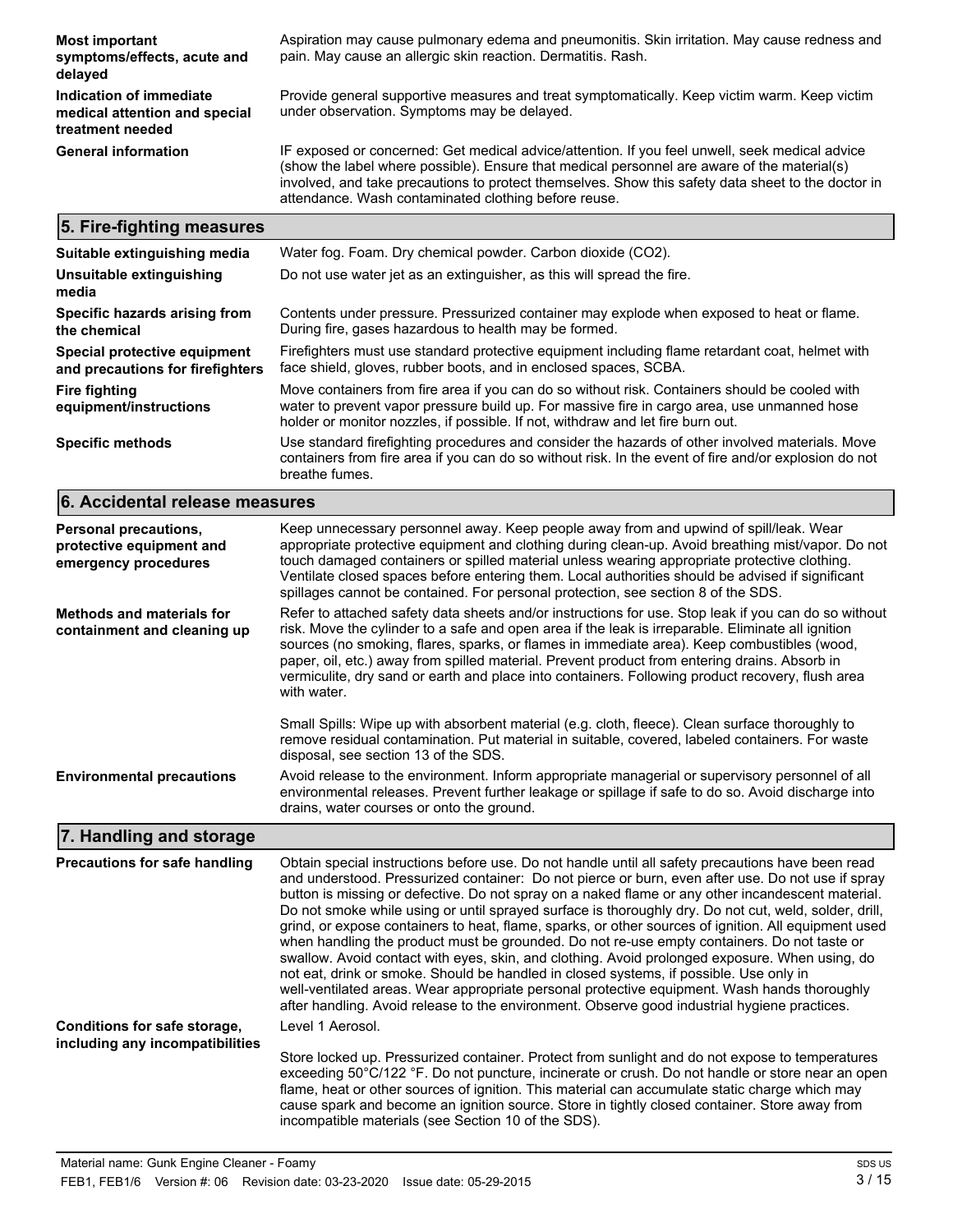### **8. Exposure controls/personal protection**

#### **Occupational exposure limits**

The following constituents are the only constituents of the product which have a PEL, TLV or other recommended exposure limit. At this time, the other constituents have no known exposure limits.

#### **US. OSHA Table Z-1 Limits for Air Contaminants (29 CFR 1910.1000)**

| <b>Components</b>                                               | <b>Type</b> | Value     |  |
|-----------------------------------------------------------------|-------------|-----------|--|
| <b>Butoxyethanol (CAS</b><br>$111 - 76 - 2)$                    | PEL         | 240 mg/m3 |  |
|                                                                 |             | 50 ppm    |  |
| C9-15 Heavy Aromatic<br><b>Hydrocarbons (CAS</b><br>64742-94-5) | <b>PEL</b>  | 400 mg/m3 |  |
|                                                                 |             | $100$ ppm |  |
| Cumene (CAS 98-82-8)                                            | <b>PEL</b>  | 245 mg/m3 |  |
|                                                                 |             | 50 ppm    |  |
| Ethylenediamine (CAS<br>$107 - 15 - 3$                          | <b>PEL</b>  | 25 mg/m3  |  |
|                                                                 |             | 10 ppm    |  |
| Methoxyethanol (CAS<br>$109-86-4)$                              | <b>PEL</b>  | 80 mg/m3  |  |
|                                                                 |             | 25 ppm    |  |
| Morpholine (CAS 110-91-8)                                       | <b>PEL</b>  | 70 mg/m3  |  |
|                                                                 |             | 20 ppm    |  |
| Naphthalene (CAS 91-20-3)                                       | <b>PEL</b>  | 50 mg/m3  |  |
|                                                                 |             | 10 ppm    |  |
| N-Ethylmorpholine (CAS<br>$100 - 74 - 3$                        | <b>PEL</b>  | 94 mg/m3  |  |
|                                                                 |             | 20 ppm    |  |

#### **US. ACGIH Threshold Limit Values**

| <b>Components</b>                                               | <b>Type</b> | Value        | Form                             |
|-----------------------------------------------------------------|-------------|--------------|----------------------------------|
| 1,2,3-Trimethylbenzene<br>(CAS 526-73-8)                        | <b>TWA</b>  | 25 ppm       |                                  |
| 1,2,4-Trimethylbenzene<br>$(CAS 95-63-6)$                       | <b>TWA</b>  | 25 ppm       |                                  |
| <b>Butoxyethanol (CAS</b><br>$111 - 76 - 2)$                    | <b>TWA</b>  | 20 ppm       |                                  |
| C9-15 Heavy Aromatic<br><b>Hydrocarbons (CAS</b><br>64742-94-5) | <b>TWA</b>  | 200 mg/m3    | Non-aerosol.                     |
| Cumene (CAS 98-82-8)                                            | TWA         | 50 ppm       |                                  |
| Diethanolamine (CAS<br>$111 - 42 - 2)$                          | TWA         | 1 $mg/m3$    | Inhalable fraction and<br>vapor. |
| Ethylenediamine (CAS<br>$107 - 15 - 3$                          | TWA         | 10 ppm       |                                  |
| Kerosene (CAS 8008-20-6)                                        | TWA         | 200 mg/m3    | Non-aerosol.                     |
| Methoxyethanol (CAS<br>$109-86-4)$                              | TWA         | $0.1$ ppm    |                                  |
| Morpholine (CAS 110-91-8)                                       | TWA         | 20 ppm       |                                  |
| Naphthalene (CAS 91-20-3)                                       | TWA         | 10 ppm       |                                  |
| N-Ethylmorpholine (CAS<br>$100 - 74 - 3$                        | TWA         | 5 ppm        |                                  |
| Triethanolamine (CAS<br>$102 - 71 - 6$                          | TWA         | $5$ mg/m $3$ |                                  |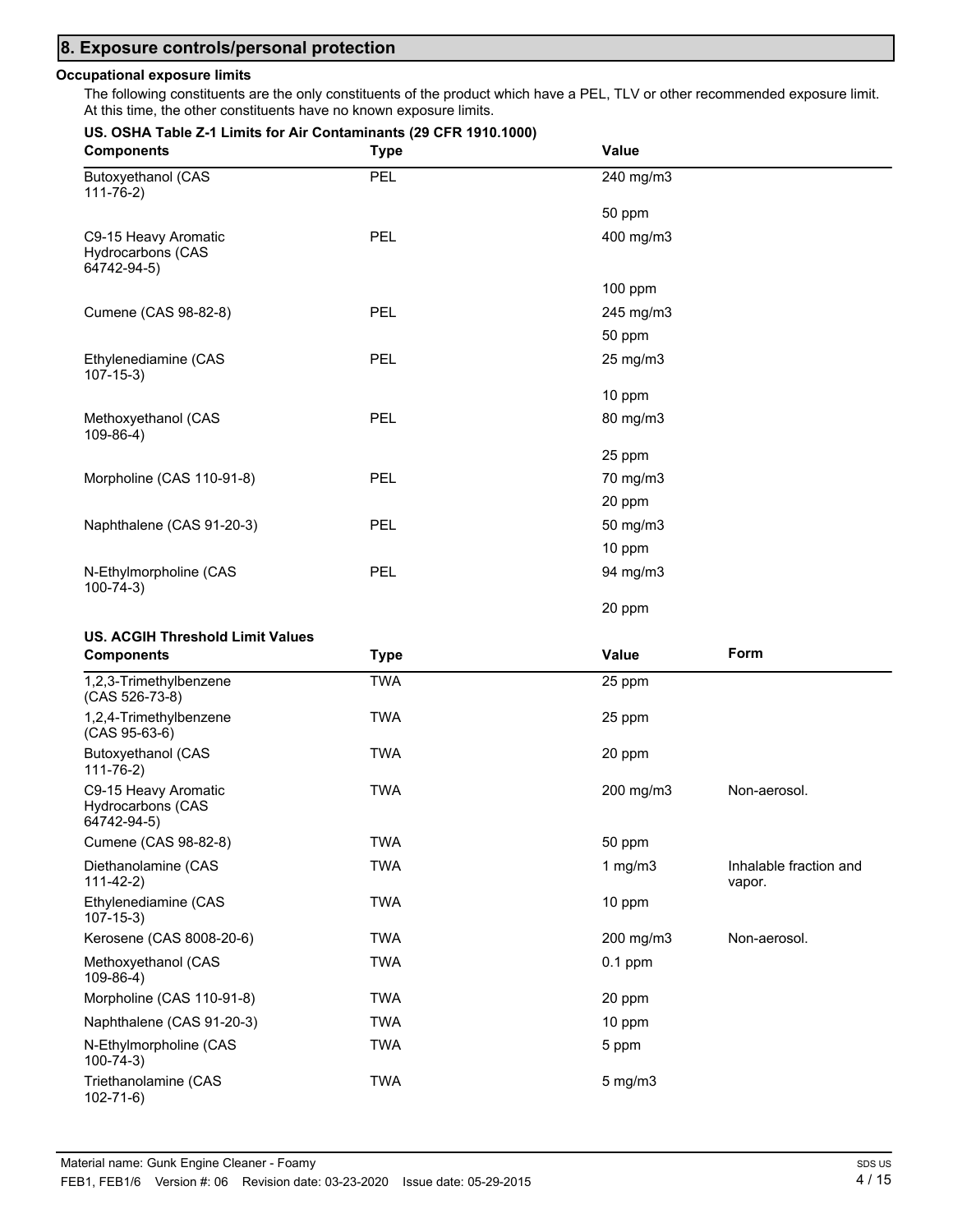## **US. NIOSH: Pocket Guide to Chemical Hazards**

| <b>Components</b>                                             | <b>Type</b>  |                                                | Value                  |                      |
|---------------------------------------------------------------|--------------|------------------------------------------------|------------------------|----------------------|
| 1,2,3-Trimethylbenzene<br>(CAS 526-73-8)                      | <b>TWA</b>   |                                                |                        | 125 mg/m3            |
|                                                               |              |                                                |                        | 25 ppm               |
| 1,2,4-Trimethylbenzene<br>$(CAS 95-63-6)$                     | <b>TWA</b>   |                                                |                        | 125 mg/m3            |
|                                                               |              |                                                |                        | 25 ppm               |
| <b>Butoxyethanol (CAS</b><br>$111 - 76 - 2$                   | <b>TWA</b>   |                                                |                        | 24 mg/m3             |
|                                                               |              |                                                | 5 ppm                  |                      |
| Cumene (CAS 98-82-8)                                          | <b>TWA</b>   |                                                |                        | 245 mg/m3            |
|                                                               |              |                                                |                        | 50 ppm               |
| Diethanolamine (CAS<br>$111-42-2)$                            | <b>TWA</b>   |                                                |                        | 15 mg/m3             |
|                                                               |              |                                                | 3 ppm                  |                      |
| Ethylenediamine (CAS<br>$107 - 15 - 3$                        | <b>TWA</b>   |                                                |                        | 25 mg/m3             |
|                                                               |              |                                                |                        | 10 ppm               |
| Kerosene (CAS 8008-20-6)                                      | <b>TWA</b>   |                                                |                        | 100 mg/m3            |
| Methoxyethanol (CAS<br>$109-86-4)$                            | <b>TWA</b>   |                                                |                        | $0.3$ mg/m $3$       |
|                                                               |              |                                                |                        | $0.1$ ppm            |
| Morpholine (CAS 110-91-8)                                     | <b>STEL</b>  |                                                |                        | 105 mg/m3            |
|                                                               |              |                                                |                        | 30 ppm               |
|                                                               | <b>TWA</b>   |                                                |                        | 70 mg/m3             |
|                                                               |              |                                                |                        | 20 ppm               |
| Naphthalene (CAS 91-20-3)                                     | <b>STEL</b>  |                                                |                        | 75 mg/m3             |
|                                                               |              |                                                |                        | 15 ppm               |
|                                                               | <b>TWA</b>   |                                                |                        | 50 mg/m3             |
|                                                               |              |                                                |                        | 10 ppm               |
| N-Ethylmorpholine (CAS<br>$100 - 74 - 3$                      | <b>TWA</b>   |                                                |                        | 23 mg/m3             |
|                                                               |              |                                                | 5 ppm                  |                      |
| US. Workplace Environmental Exposure Level (WEEL) Guides      |              |                                                |                        |                      |
| <b>Components</b>                                             | <b>Type</b>  |                                                | Value                  |                      |
| 1,4-diethylbenzene (CAS<br>$105 - 05 - 5$                     | <b>TWA</b>   |                                                | 5 ppm                  |                      |
| Benzene, 1,3-diethyl- (CAS<br>$141-93-5$                      | <b>TWA</b>   |                                                | 5 ppm                  |                      |
| Diethylbenzene (CAS<br>25340-17-4)                            | <b>TWA</b>   |                                                | 5 ppm                  |                      |
| <b>Biological limit values</b>                                |              |                                                |                        |                      |
| <b>ACGIH Biological Exposure Indices</b><br><b>Components</b> | <b>Value</b> | <b>Determinant</b>                             | <b>Specimen</b>        | <b>Sampling Time</b> |
| <b>Butoxyethanol (CAS</b><br>$111 - 76 - 2$                   | 200 mg/g     | Butoxyacetic<br>acid (BAA),<br>with hydrolysis | Creatinine in<br>urine | $\star$              |
| Methoxyethanol (CAS<br>$109-86-4)$                            | $1$ mg/g     | 2-Methoxyaceti<br>c acid                       | Creatinine in<br>urine | $^\star$             |

\* - For sampling details, please see the source document.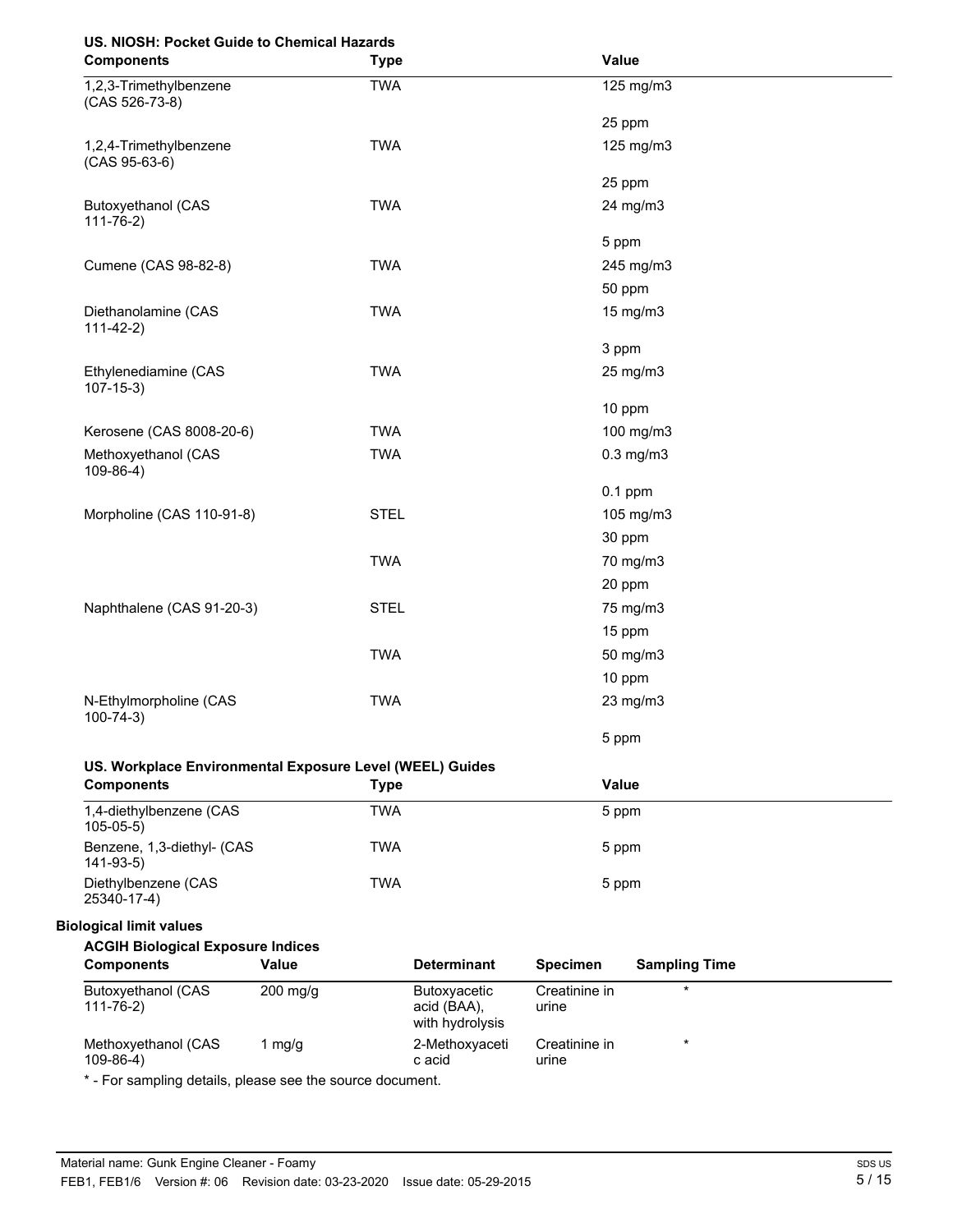### **Exposure guidelines**

| US - California OELs: Skin designation                                |                                                                   |                                                                                                                                                                                                                                                                                                                                                                                                   |
|-----------------------------------------------------------------------|-------------------------------------------------------------------|---------------------------------------------------------------------------------------------------------------------------------------------------------------------------------------------------------------------------------------------------------------------------------------------------------------------------------------------------------------------------------------------------|
| Butoxyethanol (CAS 111-76-2)                                          |                                                                   | Can be absorbed through the skin.                                                                                                                                                                                                                                                                                                                                                                 |
| Cumene (CAS 98-82-8)                                                  |                                                                   | Can be absorbed through the skin.                                                                                                                                                                                                                                                                                                                                                                 |
| Diethanolamine (CAS 111-42-2)                                         |                                                                   | Can be absorbed through the skin.                                                                                                                                                                                                                                                                                                                                                                 |
| Methoxyethanol (CAS 109-86-4)                                         |                                                                   | Can be absorbed through the skin.                                                                                                                                                                                                                                                                                                                                                                 |
| Morpholine (CAS 110-91-8)                                             |                                                                   | Can be absorbed through the skin.                                                                                                                                                                                                                                                                                                                                                                 |
| Naphthalene (CAS 91-20-3)                                             |                                                                   | Can be absorbed through the skin.                                                                                                                                                                                                                                                                                                                                                                 |
| N-Ethylmorpholine (CAS 100-74-3)                                      |                                                                   | Can be absorbed through the skin.                                                                                                                                                                                                                                                                                                                                                                 |
| US - Minnesota Haz Subs: Skin designation applies                     |                                                                   |                                                                                                                                                                                                                                                                                                                                                                                                   |
| Butoxyethanol (CAS 111-76-2)                                          |                                                                   | Skin designation applies.                                                                                                                                                                                                                                                                                                                                                                         |
| Cumene (CAS 98-82-8)                                                  |                                                                   | Skin designation applies.                                                                                                                                                                                                                                                                                                                                                                         |
| Methoxyethanol (CAS 109-86-4)                                         |                                                                   | Skin designation applies.                                                                                                                                                                                                                                                                                                                                                                         |
| Morpholine (CAS 110-91-8)                                             |                                                                   | Skin designation applies.                                                                                                                                                                                                                                                                                                                                                                         |
| N-Ethylmorpholine (CAS 100-74-3)                                      |                                                                   | Skin designation applies.                                                                                                                                                                                                                                                                                                                                                                         |
| US - Tennessee OELs: Skin designation                                 |                                                                   |                                                                                                                                                                                                                                                                                                                                                                                                   |
| Butoxyethanol (CAS 111-76-2)                                          |                                                                   | Can be absorbed through the skin.                                                                                                                                                                                                                                                                                                                                                                 |
| Cumene (CAS 98-82-8)                                                  |                                                                   | Can be absorbed through the skin.                                                                                                                                                                                                                                                                                                                                                                 |
| Methoxyethanol (CAS 109-86-4)                                         |                                                                   | Can be absorbed through the skin.                                                                                                                                                                                                                                                                                                                                                                 |
| Morpholine (CAS 110-91-8)                                             |                                                                   | Can be absorbed through the skin.                                                                                                                                                                                                                                                                                                                                                                 |
| N-Ethylmorpholine (CAS 100-74-3)                                      |                                                                   | Can be absorbed through the skin.                                                                                                                                                                                                                                                                                                                                                                 |
| US ACGIH Threshold Limit Values: Skin designation                     |                                                                   |                                                                                                                                                                                                                                                                                                                                                                                                   |
|                                                                       | C9-15 Heavy Aromatic Hydrocarbons (CAS 64742-94-5)                | Can be absorbed through the skin.                                                                                                                                                                                                                                                                                                                                                                 |
| Diethanolamine (CAS 111-42-2)                                         |                                                                   | Can be absorbed through the skin.                                                                                                                                                                                                                                                                                                                                                                 |
| Ethylenediamine (CAS 107-15-3)                                        |                                                                   | Can be absorbed through the skin.                                                                                                                                                                                                                                                                                                                                                                 |
| Kerosene (CAS 8008-20-6)                                              |                                                                   | Can be absorbed through the skin.                                                                                                                                                                                                                                                                                                                                                                 |
| Methoxyethanol (CAS 109-86-4)                                         |                                                                   | Can be absorbed through the skin.                                                                                                                                                                                                                                                                                                                                                                 |
| Morpholine (CAS 110-91-8)                                             |                                                                   | Can be absorbed through the skin.                                                                                                                                                                                                                                                                                                                                                                 |
| Naphthalene (CAS 91-20-3)                                             |                                                                   | Can be absorbed through the skin.                                                                                                                                                                                                                                                                                                                                                                 |
| N-Ethylmorpholine (CAS 100-74-3)                                      | US NIOSH Pocket Guide to Chemical Hazards: Skin designation       | Can be absorbed through the skin.                                                                                                                                                                                                                                                                                                                                                                 |
|                                                                       |                                                                   |                                                                                                                                                                                                                                                                                                                                                                                                   |
| Butoxyethanol (CAS 111-76-2)                                          |                                                                   | Can be absorbed through the skin.                                                                                                                                                                                                                                                                                                                                                                 |
| Cumene (CAS 98-82-8)                                                  |                                                                   | Can be absorbed through the skin.                                                                                                                                                                                                                                                                                                                                                                 |
| Methoxyethanol (CAS 109-86-4)                                         |                                                                   | Can be absorbed through the skin.                                                                                                                                                                                                                                                                                                                                                                 |
| Morpholine (CAS 110-91-8)<br>N-Ethylmorpholine (CAS 100-74-3)         |                                                                   | Can be absorbed through the skin.<br>Can be absorbed through the skin.                                                                                                                                                                                                                                                                                                                            |
|                                                                       | US. OSHA Table Z-1 Limits for Air Contaminants (29 CFR 1910.1000) |                                                                                                                                                                                                                                                                                                                                                                                                   |
|                                                                       |                                                                   |                                                                                                                                                                                                                                                                                                                                                                                                   |
| Butoxyethanol (CAS 111-76-2)<br>Cumene (CAS 98-82-8)                  |                                                                   | Can be absorbed through the skin.<br>Can be absorbed through the skin.                                                                                                                                                                                                                                                                                                                            |
| Methoxyethanol (CAS 109-86-4)                                         |                                                                   | Can be absorbed through the skin.                                                                                                                                                                                                                                                                                                                                                                 |
| Morpholine (CAS 110-91-8)                                             |                                                                   | Can be absorbed through the skin.                                                                                                                                                                                                                                                                                                                                                                 |
| N-Ethylmorpholine (CAS 100-74-3)                                      |                                                                   | Can be absorbed through the skin.                                                                                                                                                                                                                                                                                                                                                                 |
| Appropriate engineering                                               |                                                                   | Good general ventilation (typically 10 air changes per hour) should be used. Ventilation rates                                                                                                                                                                                                                                                                                                    |
| controls                                                              | eyewash station and safety shower.                                | should be matched to conditions. If applicable, use process enclosures, local exhaust ventilation,<br>or other engineering controls to maintain airborne levels below recommended exposure limits. If<br>exposure limits have not been established, maintain airborne levels to an acceptable level. Provide                                                                                      |
| Individual protection measures, such as personal protective equipment |                                                                   |                                                                                                                                                                                                                                                                                                                                                                                                   |
| <b>Eye/face protection</b>                                            |                                                                   | Chemical respirator with organic vapor cartridge and full facepiece.                                                                                                                                                                                                                                                                                                                              |
| <b>Skin protection</b>                                                |                                                                   |                                                                                                                                                                                                                                                                                                                                                                                                   |
|                                                                       | Wear appropriate chemical resistant gloves.                       |                                                                                                                                                                                                                                                                                                                                                                                                   |
| <b>Hand protection</b>                                                |                                                                   |                                                                                                                                                                                                                                                                                                                                                                                                   |
| Other                                                                 |                                                                   | Wear appropriate chemical resistant clothing. Use of an impervious apron is recommended.                                                                                                                                                                                                                                                                                                          |
| <b>Respiratory protection</b>                                         |                                                                   | Chemical respirator with organic vapor cartridge and full facepiece. Chemical respirator with<br>organic vapor cartridge and full facepiece if threshold limits are exceeded.                                                                                                                                                                                                                     |
| <b>Thermal hazards</b>                                                |                                                                   | Wear appropriate thermal protective clothing, when necessary.                                                                                                                                                                                                                                                                                                                                     |
| <b>General hygiene</b><br>considerations                              |                                                                   | Observe any medical surveillance requirements. When using do not smoke. Keep away from food<br>and drink. Always observe good personal hygiene measures, such as washing after handling the<br>material and before eating, drinking, and/or smoking. Routinely wash work clothing and protective<br>equipment to remove contaminants. Contaminated work clothing should not be allowed out of the |

workplace.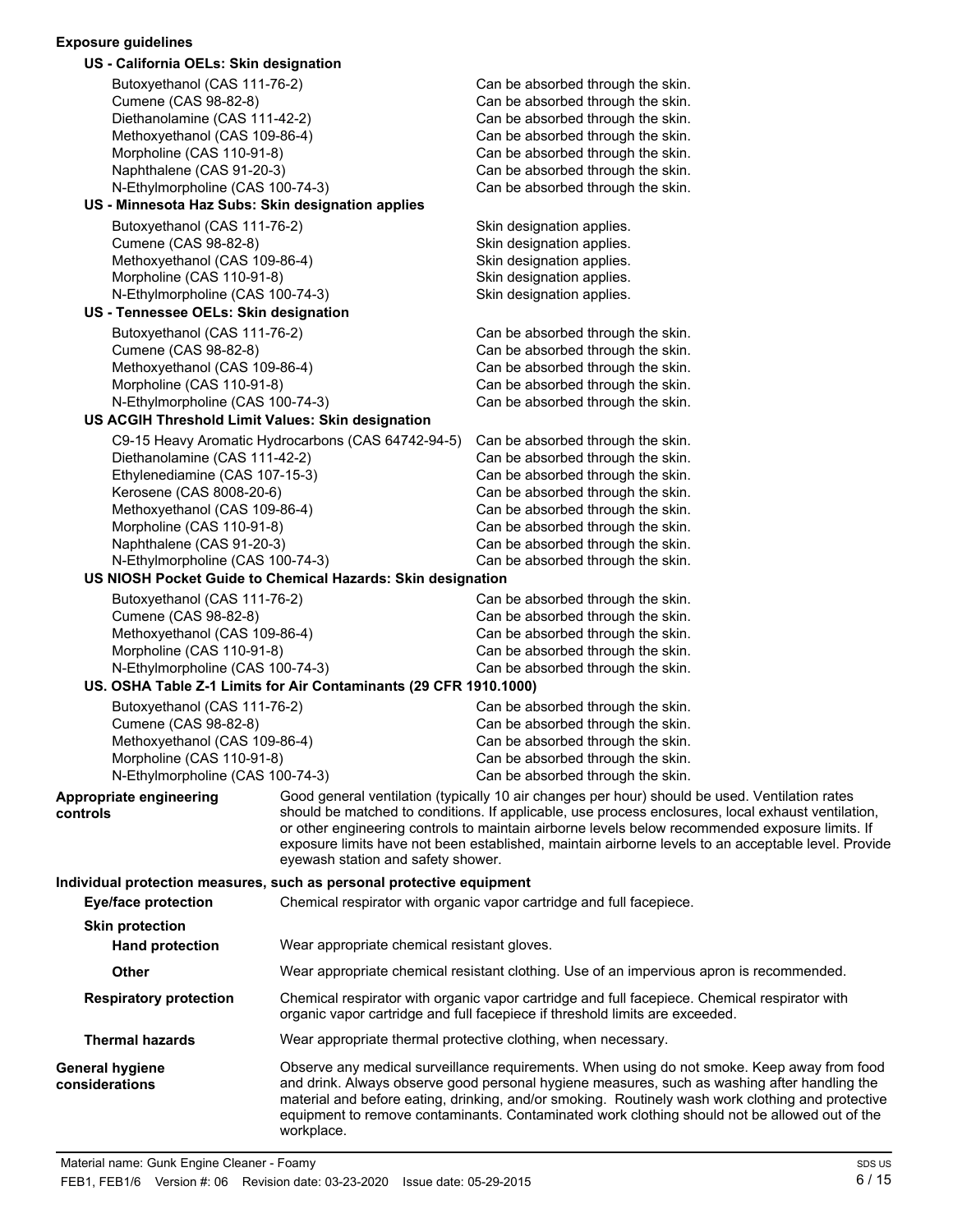# **9. Physical and chemical properties**

| <b>Appearance</b>                                 | Liquid Hazy                           |
|---------------------------------------------------|---------------------------------------|
| <b>Physical state</b>                             | Liquid.                               |
| Form                                              | Aerosol.                              |
| Color                                             | Cream                                 |
| Odor                                              | Sweet, Aromatic.                      |
| <b>Odor threshold</b>                             | Not available.                        |
| pH                                                | $9 - 10$                              |
| Melting point/freezing point                      | Not available.                        |
| Initial boiling point and boiling<br>range        | Not available.                        |
| <b>Flash point</b>                                | > 201.0 °F (> 93.9 °C) Tag Closed Cup |
| <b>Evaporation rate</b>                           | Not available.                        |
| Flammability (solid, gas)                         | Not applicable.                       |
| Upper/lower flammability or explosive limits      |                                       |
| <b>Flammability limit - lower</b><br>(%)          | Not available.                        |
| <b>Flammability limit - upper</b><br>$(\%)$       | Not available.                        |
| Explosive limit - lower (%)                       | Not available.                        |
| Explosive limit - upper (%)                       | Not available.                        |
| Vapor pressure                                    | 348.27662 hPa estimated               |
| Vapor density                                     | Not available.                        |
| <b>Relative density</b>                           | Not available.                        |
| Solubility(ies)                                   |                                       |
| Solubility (water)                                | Not available.                        |
| <b>Partition coefficient</b><br>(n-octanol/water) | Not available.                        |
| <b>Auto-ignition temperature</b>                  | Not available.                        |
| <b>Decomposition temperature</b>                  | Not available.                        |
| <b>Viscosity</b>                                  | Not available.                        |
| <b>Other information</b>                          |                                       |
| <b>Density</b>                                    | 8.17 lbs/gal                          |
| <b>Explosive properties</b>                       | Not explosive.                        |
| <b>Flammability (flash back)</b>                  | No                                    |
| <b>Flammability class</b>                         | Combustible IIIB estimated            |
| <b>Heat of combustion (NFPA</b><br>30B)           | 2.41 kJ/g estimated                   |
| <b>Oxidizing properties</b>                       | Not oxidizing.                        |
| <b>Percent volatile</b>                           | 83.6 % estimated                      |
| <b>Specific gravity</b>                           | 0.85                                  |
| <b>VOC</b>                                        | 17.06 %                               |
|                                                   |                                       |

# **10. Stability and reactivity**

| Reactivity                                   | The product is stable and non-reactive under normal conditions of use, storage and transport.                                                                            |
|----------------------------------------------|--------------------------------------------------------------------------------------------------------------------------------------------------------------------------|
| <b>Chemical stability</b>                    | Material is stable under normal conditions.                                                                                                                              |
| <b>Possibility of hazardous</b><br>reactions | Hazardous polymerization does not occur.                                                                                                                                 |
| <b>Conditions to avoid</b>                   | Keep away from heat, hot surfaces, sparks, open flames and other ignition sources. Avoid<br>temperatures exceeding the flash point. Contact with incompatible materials. |
| Incompatible materials                       | Strong oxidizing agents.                                                                                                                                                 |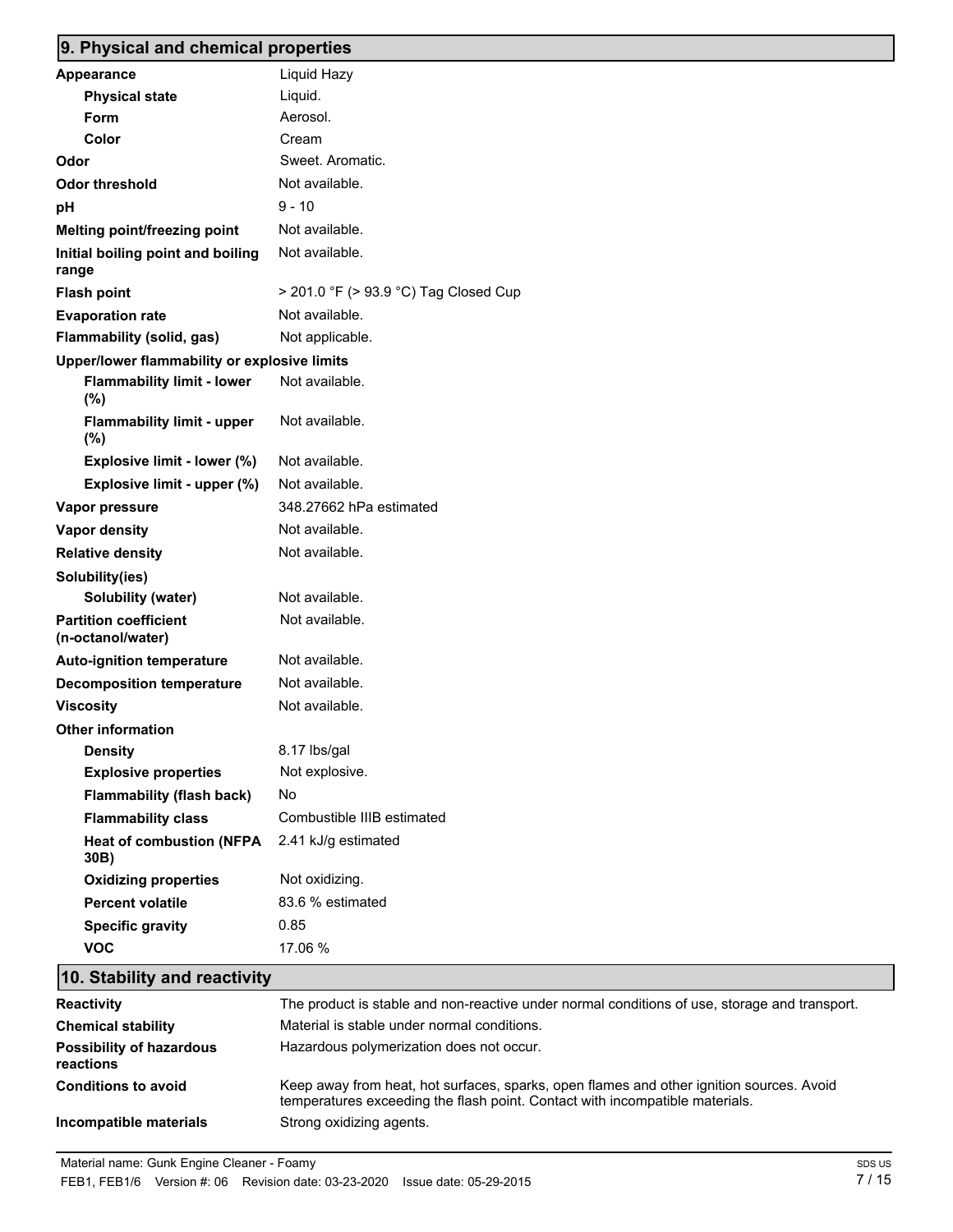**11. Toxicological information Information on likely routes of exposure**

| information on likely routes of exposure                                           |                                                                                                                                                              |
|------------------------------------------------------------------------------------|--------------------------------------------------------------------------------------------------------------------------------------------------------------|
| <b>Inhalation</b>                                                                  | Prolonged inhalation may be harmful.                                                                                                                         |
| <b>Skin contact</b>                                                                | Causes skin irritation. May cause an allergic skin reaction.                                                                                                 |
| Eye contact                                                                        | Direct contact with eyes may cause temporary irritation.                                                                                                     |
| Ingestion                                                                          | Harmful if swallowed. Droplets of the product aspirated into the lungs through ingestion or<br>vomiting may cause a serious chemical pneumonia.              |
| Symptoms related to the<br>physical, chemical and<br>toxicological characteristics | Aspiration may cause pulmonary edema and pneumonitis. Skin irritation. May cause redness and<br>pain. May cause an allergic skin reaction. Dermatitis. Rash. |

#### **Information on toxicological effects**

**Acute toxicity** May be fatal if swallowed and enters airways.

| <b>Components</b>                     | <b>Species</b>                                     | <b>Test Results</b>    |
|---------------------------------------|----------------------------------------------------|------------------------|
| 1,2,3-Trimethylbenzene (CAS 526-73-8) |                                                    |                        |
| <b>Acute</b>                          |                                                    |                        |
| Oral                                  |                                                    |                        |
| LD50                                  | Rat                                                | 8970 mg/kg             |
| 1,2,4-Trimethylbenzene (CAS 95-63-6)  |                                                    |                        |
| <b>Acute</b>                          |                                                    |                        |
| <b>Dermal</b>                         |                                                    |                        |
| LD50                                  | Rabbit                                             | > 3160 mg/kg           |
| Oral                                  |                                                    |                        |
| LD50                                  | Rat                                                | 6 g/kg                 |
| Butoxyethanol (CAS 111-76-2)          |                                                    |                        |
| <b>Acute</b>                          |                                                    |                        |
| <b>Dermal</b>                         |                                                    |                        |
| LD50                                  | Rabbit                                             | 1060 mg/kg, 24 Hours   |
| Oral                                  |                                                    |                        |
| LD50                                  | Rat                                                | 530 - 2800 mg/kg       |
|                                       | C9-15 Heavy Aromatic Hydrocarbons (CAS 64742-94-5) |                        |
| <b>Acute</b>                          |                                                    |                        |
| <b>Dermal</b>                         |                                                    |                        |
| LD50                                  | Rabbit                                             | > 2000 mg/kg, 24 Hours |
| <b>Inhalation</b>                     |                                                    |                        |
| LC50                                  | Rat                                                | < 5.8 mg/l, 4 Hours    |
| Oral                                  |                                                    |                        |
| LD50                                  | Rat                                                | < 5000 mg/kg           |
|                                       |                                                    | > 25 ml/kg             |
| Cumene (CAS 98-82-8)                  |                                                    |                        |
| <b>Acute</b>                          |                                                    |                        |
| <b>Dermal</b>                         |                                                    |                        |
| LD50                                  | Rabbit                                             | > 3160 mg/kg, 24 Hours |
| Inhalation                            |                                                    |                        |
| Vapor                                 |                                                    |                        |
| <b>LC50</b>                           | Mouse                                              | 10 mg/l, 7 Hours       |
| Oral                                  |                                                    |                        |
| LD50                                  | Rat                                                | 2260 mg/kg             |
|                                       |                                                    |                        |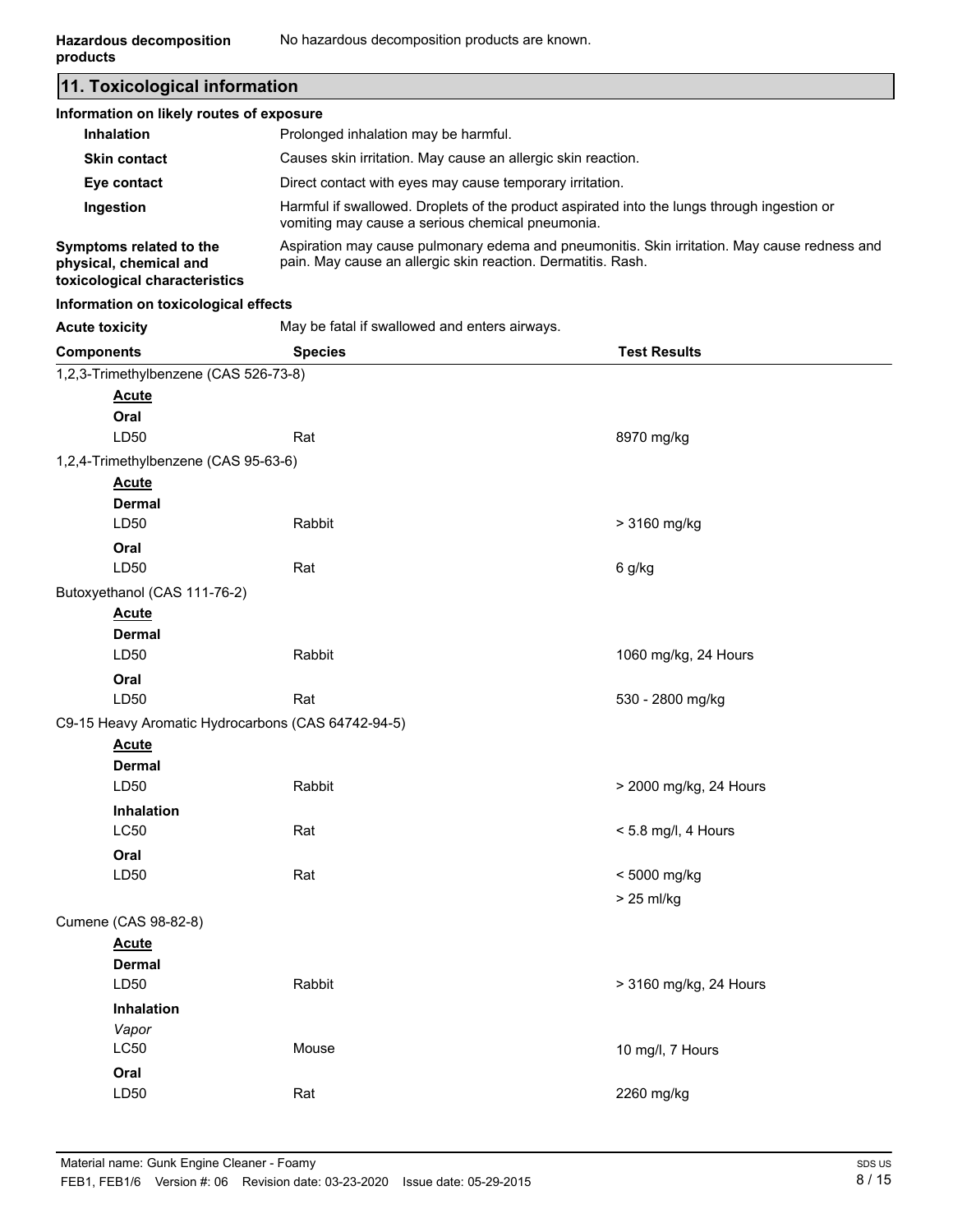| <b>Components</b>                | <b>Species</b> | <b>Test Results</b>    |
|----------------------------------|----------------|------------------------|
| Diethanolamine (CAS 111-42-2)    |                |                        |
| <b>Acute</b>                     |                |                        |
| Oral                             |                |                        |
| LD50                             | Rat            | 710 mg/kg              |
| Ethylenediamine (CAS 107-15-3)   |                |                        |
| <b>Acute</b>                     |                |                        |
| <b>Dermal</b>                    |                |                        |
| LD50                             | Rabbit         | 560 mg/kg, 24 Hours    |
| Inhalation                       |                |                        |
| Vapor<br><b>LC50</b>             | Rat            |                        |
|                                  |                | 7.35 mg/l, 8 Hours     |
| Oral<br>LD50                     | Rat            | 500 mg/kg              |
| Kerosene (CAS 8008-20-6)         |                |                        |
| <b>Acute</b>                     |                |                        |
| <b>Dermal</b>                    |                |                        |
| LD50                             | Rabbit         | > 2000 mg/kg, 24 Hours |
| Inhalation                       |                |                        |
| Vapor                            |                |                        |
| <b>LC50</b>                      | Rat            | > 0.1 mg/l, 8 Hours    |
| Oral                             |                |                        |
| LD50                             | Rat            | > 5000 mg/kg           |
| Methoxyethanol (CAS 109-86-4)    |                |                        |
| <b>Acute</b>                     |                |                        |
| <b>Dermal</b>                    |                |                        |
| LD50                             | Rabbit         | 1280 mg/kg             |
| Oral                             |                |                        |
| LD50                             | Rat            | 2257 mg/kg             |
| Morpholine (CAS 110-91-8)        |                |                        |
| <b>Acute</b>                     |                |                        |
| Oral                             |                |                        |
| LD50                             | Rat            | 1.05 g/kg              |
| Naphthalene (CAS 91-20-3)        |                |                        |
| <b>Acute</b>                     |                |                        |
| <b>Dermal</b>                    |                |                        |
| LD50                             | Rabbit         | $> 2$ g/kg             |
| Oral                             |                |                        |
| LD50                             | Rat            | 490 mg/kg              |
| N-Ethylmorpholine (CAS 100-74-3) |                |                        |
| <b>Acute</b><br>Oral             |                |                        |
| LD50                             | Rat            | 1490 - 2120 mg/kg      |
| Oleic Acid (CAS 112-80-1)        |                |                        |
| <b>Acute</b>                     |                |                        |
| <b>Dermal</b>                    |                |                        |
| LD50                             | Guinea pig     | > 3000 mg/kg           |
| Oral                             |                |                        |
| LD50                             | Rat            | 74 g/kg                |
|                                  |                |                        |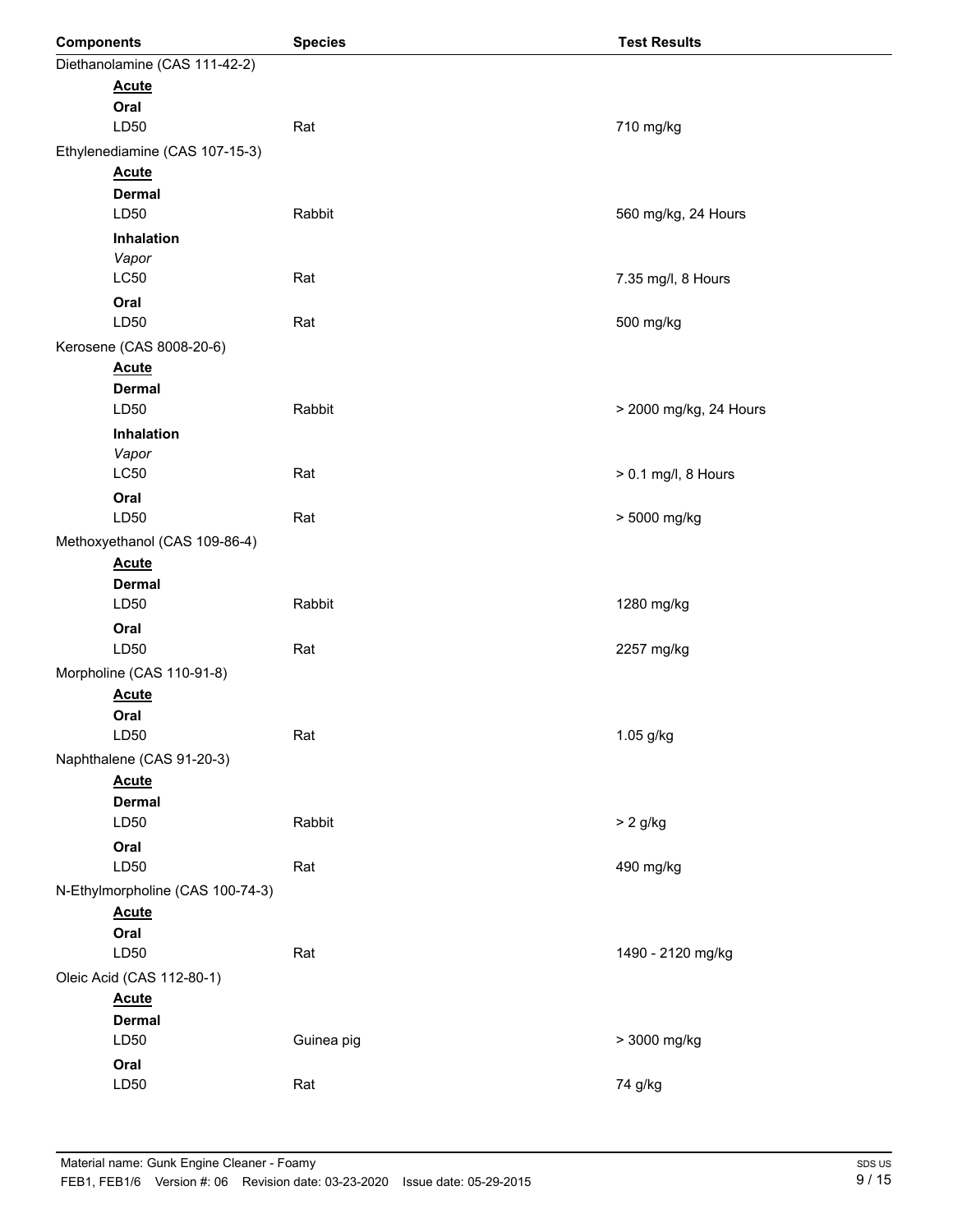| <b>Components</b>                                                                                                  | <b>Species</b>                |                                                    | <b>Test Results</b>                                                                                                                                                                      |  |
|--------------------------------------------------------------------------------------------------------------------|-------------------------------|----------------------------------------------------|------------------------------------------------------------------------------------------------------------------------------------------------------------------------------------------|--|
| Sodium Glucoheptonate (CAS 31138-65-5)                                                                             |                               |                                                    |                                                                                                                                                                                          |  |
| <b>Acute</b>                                                                                                       |                               |                                                    |                                                                                                                                                                                          |  |
| Dermal                                                                                                             |                               |                                                    |                                                                                                                                                                                          |  |
| LD50                                                                                                               | Rat                           |                                                    | > 2000 mg/kg, 24 Hours                                                                                                                                                                   |  |
| Oral                                                                                                               |                               |                                                    |                                                                                                                                                                                          |  |
| LD50                                                                                                               | Rat                           |                                                    | > 4040 mg/kg                                                                                                                                                                             |  |
| Triethanolamine (CAS 102-71-6)                                                                                     |                               |                                                    |                                                                                                                                                                                          |  |
| <b>Acute</b>                                                                                                       |                               |                                                    |                                                                                                                                                                                          |  |
| <b>Dermal</b><br>LD50                                                                                              | Rabbit                        |                                                    |                                                                                                                                                                                          |  |
|                                                                                                                    |                               |                                                    | > 2000 mg/kg                                                                                                                                                                             |  |
| Oral<br>LD50                                                                                                       | Rat                           |                                                    | 6400 mg/kg                                                                                                                                                                               |  |
|                                                                                                                    |                               |                                                    |                                                                                                                                                                                          |  |
| <b>Skin corrosion/irritation</b>                                                                                   | Causes skin irritation.       |                                                    |                                                                                                                                                                                          |  |
| Serious eye damage/eye<br>irritation                                                                               |                               |                                                    | Direct contact with eyes may cause temporary irritation.                                                                                                                                 |  |
| Respiratory or skin sensitization                                                                                  |                               |                                                    |                                                                                                                                                                                          |  |
| <b>Respiratory sensitization</b>                                                                                   | Not a respiratory sensitizer. |                                                    |                                                                                                                                                                                          |  |
| <b>Skin sensitization</b>                                                                                          |                               | May cause an allergic skin reaction.               |                                                                                                                                                                                          |  |
| <b>Germ cell mutagenicity</b>                                                                                      | May cause genetic defects.    |                                                    |                                                                                                                                                                                          |  |
| Carcinogenicity                                                                                                    | May cause cancer.             |                                                    |                                                                                                                                                                                          |  |
| IARC Monographs. Overall Evaluation of Carcinogenicity                                                             |                               |                                                    |                                                                                                                                                                                          |  |
| Butoxyethanol (CAS 111-76-2)<br>Cumene (CAS 98-82-8)<br>Diethanolamine (CAS 111-42-2)<br>Morpholine (CAS 110-91-8) |                               |                                                    | 3 Not classifiable as to carcinogenicity to humans.<br>2B Possibly carcinogenic to humans.<br>2B Possibly carcinogenic to humans.<br>3 Not classifiable as to carcinogenicity to humans. |  |
| Naphthalene (CAS 91-20-3)<br>Triethanolamine (CAS 102-71-6)                                                        |                               |                                                    | 2B Possibly carcinogenic to humans.<br>3 Not classifiable as to carcinogenicity to humans.                                                                                               |  |
| OSHA Specifically Regulated Substances (29 CFR 1910.1001-1052)                                                     |                               |                                                    |                                                                                                                                                                                          |  |
| Not regulated.                                                                                                     |                               |                                                    |                                                                                                                                                                                          |  |
| US. National Toxicology Program (NTP) Report on Carcinogens                                                        |                               |                                                    |                                                                                                                                                                                          |  |
| Cumene (CAS 98-82-8)<br>Naphthalene (CAS 91-20-3)                                                                  |                               |                                                    | Reasonably Anticipated to be a Human Carcinogen.<br>Reasonably Anticipated to be a Human Carcinogen.                                                                                     |  |
| <b>Reproductive toxicity</b>                                                                                       |                               |                                                    | This product is not expected to cause reproductive or developmental effects.                                                                                                             |  |
| Specific target organ toxicity -<br>single exposure                                                                | Not classified.               |                                                    |                                                                                                                                                                                          |  |
| Specific target organ toxicity -<br>repeated exposure                                                              | Not classified.               |                                                    |                                                                                                                                                                                          |  |
| <b>Aspiration hazard</b>                                                                                           |                               | May be fatal if swallowed and enters airways.      |                                                                                                                                                                                          |  |
| <b>Chronic effects</b>                                                                                             |                               |                                                    | Prolonged inhalation may be harmful. Prolonged exposure may cause chronic effects.                                                                                                       |  |
| 12. Ecological information                                                                                         |                               |                                                    |                                                                                                                                                                                          |  |
| <b>Ecotoxicity</b>                                                                                                 |                               | Harmful to aquatic life with long lasting effects. |                                                                                                                                                                                          |  |
| <b>Components</b>                                                                                                  |                               | <b>Species</b>                                     | <b>Test Results</b>                                                                                                                                                                      |  |
| 1,2,4-Trimethylbenzene (CAS 95-63-6)                                                                               |                               |                                                    |                                                                                                                                                                                          |  |
| <b>Aquatic</b>                                                                                                     |                               |                                                    |                                                                                                                                                                                          |  |
| Fish                                                                                                               | LC50                          |                                                    | Fathead minnow (Pimephales promelas) 7.19 - 8.28 mg/l, 96 hours                                                                                                                          |  |
| 1h-indene, 2,3-dihydro- (CAS 496-11-7)                                                                             |                               |                                                    |                                                                                                                                                                                          |  |
| <b>Aquatic</b>                                                                                                     |                               |                                                    |                                                                                                                                                                                          |  |
| Fish                                                                                                               | LC50                          |                                                    | Fathead minnow (Pimephales promelas) 14 mg/l, 96 hours                                                                                                                                   |  |

Fish LC50 Fathead minnow (Pimephales promelas) 4.05 - 4.25 mg/l, 96 hours

Benzene, 1,3-diethyl- (CAS 141-93-5)

**Aquatic**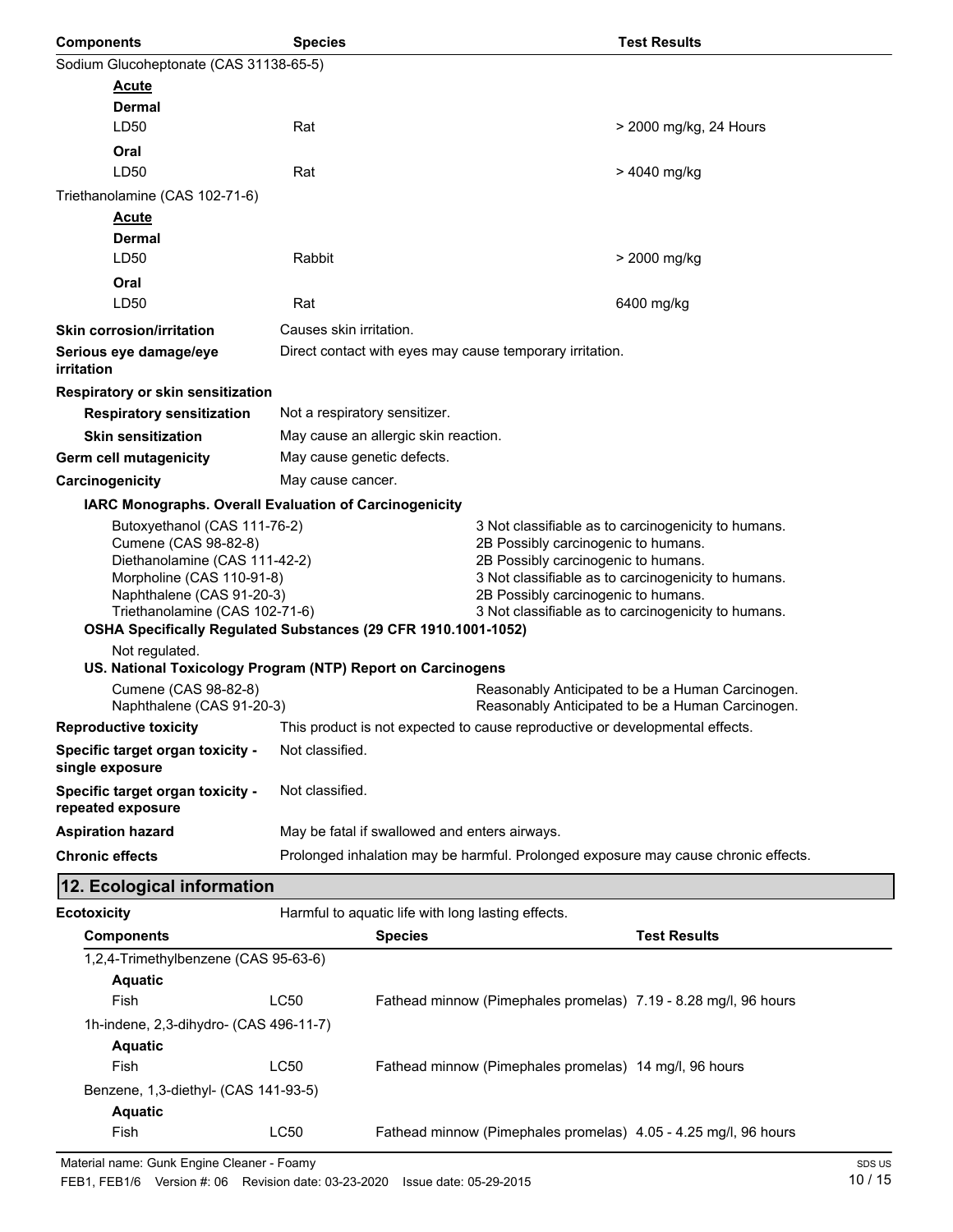| <b>Components</b>                                  |             | <b>Species</b>                                                               | <b>Test Results</b>          |
|----------------------------------------------------|-------------|------------------------------------------------------------------------------|------------------------------|
| Butoxyethanol (CAS 111-76-2)                       |             |                                                                              |                              |
| <b>Aquatic</b>                                     |             |                                                                              |                              |
| Fish                                               | LC50        | Inland silverside (Menidia beryllina)                                        | 1250 mg/l, 96 hours          |
| C9-15 Heavy Aromatic Hydrocarbons (CAS 64742-94-5) |             |                                                                              |                              |
| <b>Aquatic</b>                                     |             |                                                                              |                              |
| Crustacea                                          | <b>EC50</b> | Water flea (Daphnia pulex)                                                   | 2.7 - 5.1 mg/l, 48 hours     |
| Fish                                               | <b>LC50</b> | Rainbow trout, donaldson trout<br>(Oncorhynchus mykiss)                      | 8.8 mg/l, 96 hours           |
| Cumene (CAS 98-82-8)                               |             |                                                                              | 8.8 mg/l, 96 hours           |
| <b>Aquatic</b>                                     |             |                                                                              |                              |
| Crustacea                                          | EC50        | Brine shrimp (Artemia sp.)                                                   | 3.55 - 11.29 mg/l, 48 hours  |
| Fish                                               | LC50        | Rainbow trout, donaldson trout<br>(Oncorhynchus mykiss)                      | 2.7 mg/l, 96 hours           |
| Diethanolamine (CAS 111-42-2)                      |             |                                                                              |                              |
| <b>Aquatic</b>                                     |             |                                                                              |                              |
| Crustacea                                          | <b>EC50</b> | Water flea (Ceriodaphnia dubia)                                              | 61.8 - 86.04 mg/l, 48 hours  |
| <b>Fish</b>                                        | <b>LC50</b> | Fathead minnow (Pimephales promelas) 100 mg/l, 96 hours                      |                              |
| Ethylenediamine (CAS 107-15-3)<br><b>Aquatic</b>   |             |                                                                              |                              |
| <b>Fish</b>                                        | <b>LC50</b> | Fathead minnow (Pimephales promelas) 98.6 - 131.6 mg/l, 96 hours             |                              |
| Methoxyethanol (CAS 109-86-4)                      |             |                                                                              |                              |
| <b>Aquatic</b>                                     |             |                                                                              |                              |
| Fish                                               | <b>LC50</b> | Bluegill (Lepomis macrochirus)                                               | > 10000 mg/l, 96 hours       |
| Morpholine (CAS 110-91-8)                          |             |                                                                              |                              |
| <b>Aquatic</b><br>Fish                             | LC50        |                                                                              |                              |
|                                                    |             | Zebra danio (Danio rerio)                                                    | $> 1$ mg/l, 96 hours         |
| Naphthalene (CAS 91-20-3)<br><b>Aquatic</b>        |             |                                                                              |                              |
| Crustacea                                          | <b>EC50</b> | Water flea (Daphnia magna)                                                   | 1.09 - 3.4 mg/l, 48 hours    |
| Fish                                               | LC50        | Pink salmon (Oncorhynchus gorbuscha)                                         | 1.11 - 1.68 mg/l, 96 hours   |
| Oleic Acid (CAS 112-80-1)                          |             |                                                                              |                              |
| <b>Aquatic</b>                                     |             |                                                                              |                              |
| <b>Fish</b>                                        | LC50        | Fathead minnow (Pimephales promelas) 205 mg/l, 96 hours                      |                              |
| Triethanolamine (CAS 102-71-6)                     |             |                                                                              |                              |
| <b>Aquatic</b>                                     |             |                                                                              |                              |
| Crustacea                                          | <b>EC50</b> | Water flea (Ceriodaphnia dubia)                                              | 565.2 - 658.3 mg/l, 48 hours |
| Fish                                               | LC50        | Fathead minnow (Pimephales promelas) 10610 - 13010 mg/l, 96 hours            |                              |
| Persistence and degradability                      |             | No data is available on the degradability of any ingredients in the mixture. |                              |
| <b>Bioaccumulative potential</b>                   |             |                                                                              |                              |
| Partition coefficient n-octanol / water (log Kow)  |             |                                                                              |                              |
| 1,4-diethylbenzene                                 |             | 4.45                                                                         |                              |
| Benzene, 1,3-diethyl-                              |             | 4.44                                                                         |                              |
| Butoxyethanol                                      |             | 0.81 log Pow, at 25 °C                                                       |                              |
| Cumene<br>Diethanolamine                           |             | 3.66<br>$-1.43$                                                              |                              |
| Ethylenediamine                                    |             | $-2.04$                                                                      |                              |
| Methoxyethanol                                     |             | $-0.77$                                                                      |                              |
| Morpholine                                         |             | $-0.86$                                                                      |                              |
| Naphthalene                                        |             | 3.3                                                                          |                              |
| Tert-butylbenzene<br>Triethanolamine               |             | 4.11                                                                         |                              |
|                                                    |             | $-1$                                                                         |                              |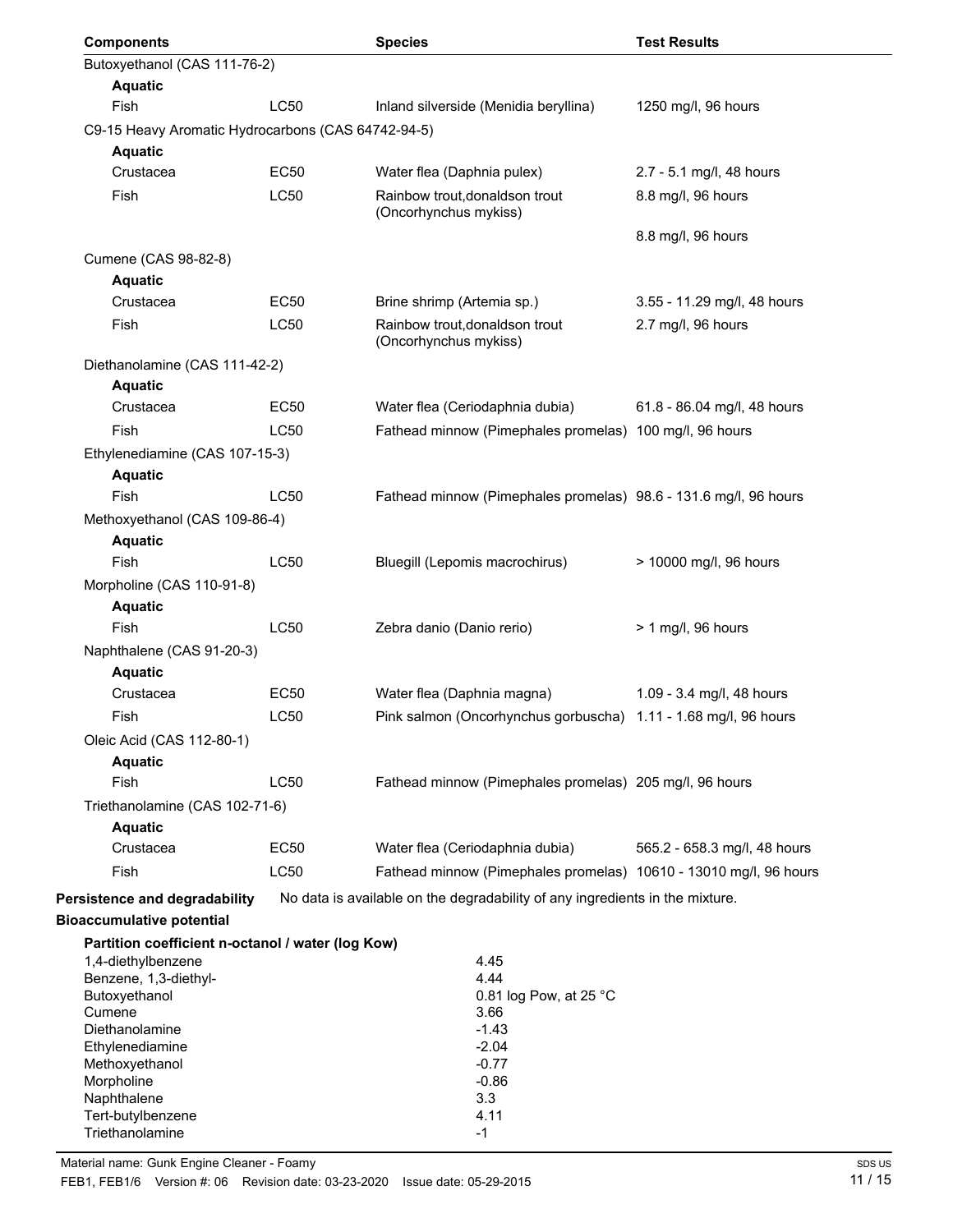| Mobility in soil      | No data available.                                                                                      |
|-----------------------|---------------------------------------------------------------------------------------------------------|
| Other adverse effects | The product contains volatile organic compounds which have a photochemical ozone creation<br>potential. |

| 13. Disposal considerations              |                                                                                                                                                                                                                                                                                                                                                                                                                     |
|------------------------------------------|---------------------------------------------------------------------------------------------------------------------------------------------------------------------------------------------------------------------------------------------------------------------------------------------------------------------------------------------------------------------------------------------------------------------|
| <b>Disposal instructions</b>             | Collect and reclaim or dispose in sealed containers at licensed waste disposal site. Contents<br>under pressure. Do not puncture, incinerate or crush. Do not allow this material to drain into<br>sewers/water supplies. Do not contaminate ponds, waterways or ditches with chemical or used<br>container. Dispose of contents/container in accordance with local/regional/national/international<br>requlations. |
| Local disposal regulations               | Dispose in accordance with all applicable regulations.                                                                                                                                                                                                                                                                                                                                                              |
| Hazardous waste code                     | The waste code should be assigned in discussion between the user, the producer and the waste<br>disposal company.                                                                                                                                                                                                                                                                                                   |
| Waste from residues / unused<br>products | Dispose of in accordance with local regulations. Empty containers or liners may retain some<br>product residues. This material and its container must be disposed of in a safe manner (see:<br>Disposal instructions).                                                                                                                                                                                              |
| <b>Contaminated packaging</b>            | Since emptied containers may retain product residue, follow label warnings even after container is<br>emptied. Empty containers should be taken to an approved waste handling site for recycling or<br>disposal. Do not re-use empty containers.                                                                                                                                                                    |

# **14. Transport information**

| <b>DOT</b>                        |                                                                                                      |
|-----------------------------------|------------------------------------------------------------------------------------------------------|
| <b>UN number</b>                  | <b>UN1950</b>                                                                                        |
| UN proper shipping name           | Aerosols, flammable, Limited Quantity, Limited Quantity                                              |
| <b>Transport hazard class(es)</b> |                                                                                                      |
| <b>Class</b>                      | 2.1                                                                                                  |
| <b>Subsidiary risk</b>            |                                                                                                      |
| <b>Packing group</b>              | Not available.                                                                                       |
|                                   | Special precautions for user Read safety instructions, SDS and emergency procedures before handling. |
| <b>IATA</b>                       |                                                                                                      |
| <b>UN number</b>                  | <b>UN1950</b>                                                                                        |
| UN proper shipping name           | Aerosols, Flammable, Limited Quantity, Limited Quantity                                              |
| <b>Transport hazard class(es)</b> |                                                                                                      |
| <b>Class</b>                      | 2.1                                                                                                  |
| <b>Subsidiary risk</b>            |                                                                                                      |
| <b>Packing group</b>              | Not available.                                                                                       |
| <b>Environmental hazards</b>      | No.                                                                                                  |
|                                   | Special precautions for user Read safety instructions, SDS and emergency procedures before handling. |
| <b>IMDG</b>                       |                                                                                                      |
| <b>UN number</b>                  | <b>UN1950</b>                                                                                        |
| UN proper shipping name           | Aerosols, Flammable, Limited Quantity (Petroleum Distillates), Limited Quantity                      |
| Transport hazard class(es)        |                                                                                                      |
| <b>Class</b>                      | 2.1                                                                                                  |
| <b>Subsidiary risk</b>            |                                                                                                      |
| <b>Packing group</b>              | Not available.                                                                                       |
| <b>Environmental hazards</b>      |                                                                                                      |
| <b>Marine pollutant</b>           | No.                                                                                                  |
| <b>EmS</b>                        | Not available.                                                                                       |
|                                   | Special precautions for user Read safety instructions, SDS and emergency procedures before handling. |
| <b>Petroleum Distillates</b>      |                                                                                                      |
| Transport in bulk according to    | Not established.                                                                                     |
| Annex II of MARPOL 73/78 and      |                                                                                                      |
| the IBC Code                      |                                                                                                      |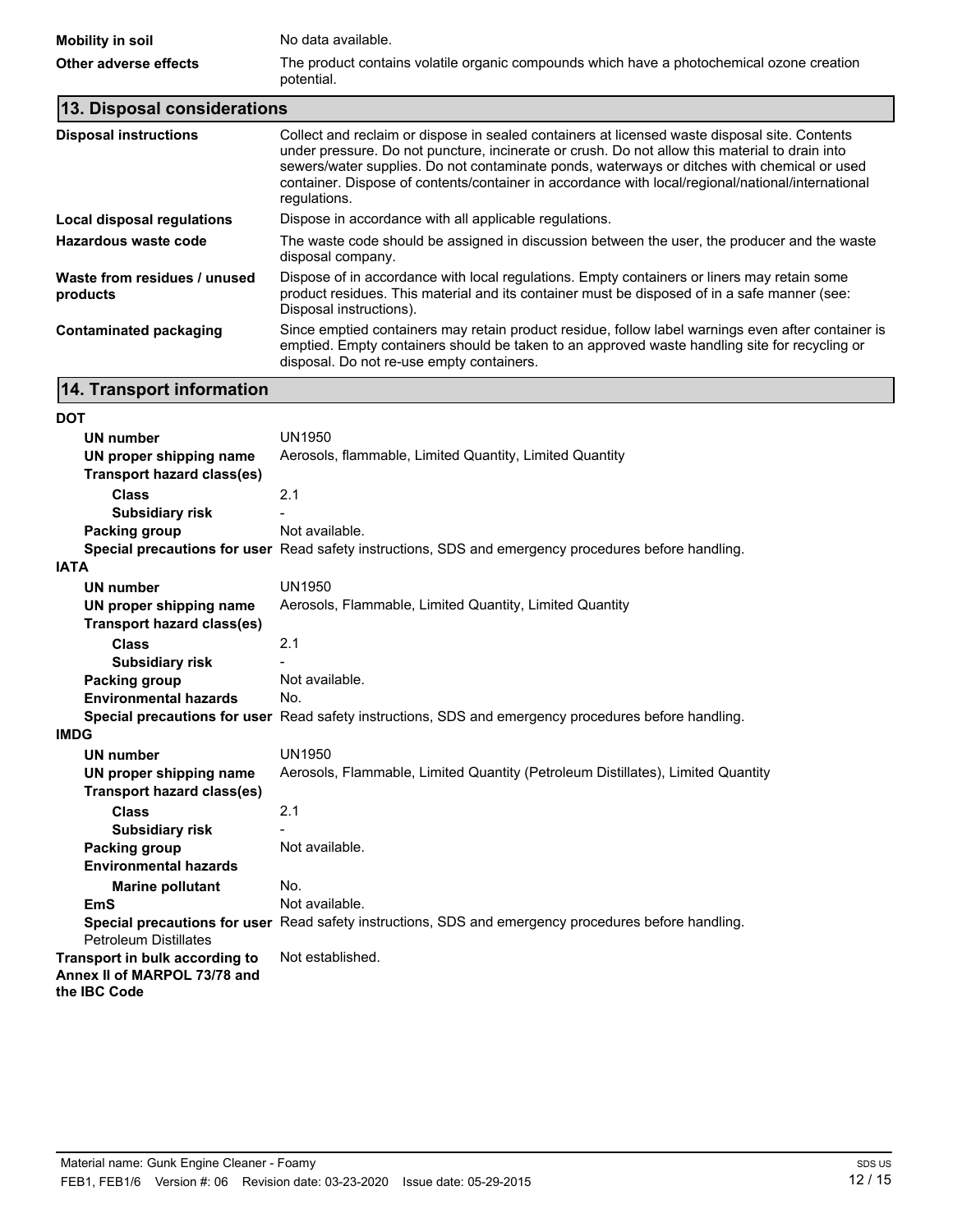

# **15. Regulatory information**

| US federal regulations                                                                                                                                                                                                                                                                                   |                                                                | Standard, 29 CFR 1910.1200.                                            |                                                                                      | This product is a "Hazardous Chemical" as defined by the OSHA Hazard Communication   |                                                                   |
|----------------------------------------------------------------------------------------------------------------------------------------------------------------------------------------------------------------------------------------------------------------------------------------------------------|----------------------------------------------------------------|------------------------------------------------------------------------|--------------------------------------------------------------------------------------|--------------------------------------------------------------------------------------|-------------------------------------------------------------------|
| TSCA Section 12(b) Export Notification (40 CFR 707, Subpt. D)                                                                                                                                                                                                                                            |                                                                |                                                                        |                                                                                      |                                                                                      |                                                                   |
| Methoxyethanol (CAS 109-86-4)<br>Sodium Glucoheptonate (CAS 31138-65-5)<br><b>CERCLA Hazardous Substance List (40 CFR 302.4)</b>                                                                                                                                                                         |                                                                |                                                                        |                                                                                      | 1.0 % One-Time Export Notification only.<br>1.0 % One-Time Export Notification only. |                                                                   |
| Butoxyethanol (CAS 111-76-2)<br>Cumene (CAS 98-82-8)<br>Diethanolamine (CAS 111-42-2)<br>Ethylenediamine (CAS 107-15-3)<br>Methoxyethanol (CAS 109-86-4)<br>Morpholine (CAS 110-91-8)<br>Naphthalene (CAS 91-20-3)<br>N-Ethylmorpholine (CAS 100-74-3)<br><b>SARA 304 Emergency release notification</b> |                                                                |                                                                        | Listed.<br>Listed.<br>Listed.<br>Listed.<br>Listed.<br>Listed.<br>Listed.<br>Listed. |                                                                                      |                                                                   |
| Ethylenediamine (CAS 107-15-3)<br>OSHA Specifically Regulated Substances (29 CFR 1910.1001-1052)                                                                                                                                                                                                         |                                                                |                                                                        | 5000 LBS                                                                             |                                                                                      |                                                                   |
| Not regulated.<br>Superfund Amendments and Reauthorization Act of 1986 (SARA)                                                                                                                                                                                                                            |                                                                |                                                                        |                                                                                      |                                                                                      |                                                                   |
| SARA 302 Extremely hazardous substance<br><b>Chemical name</b>                                                                                                                                                                                                                                           | <b>CAS number</b>                                              | Reportable<br>quantity<br>(pounds)                                     | <b>Threshold</b><br>planning quantity<br>(pounds)                                    | <b>Threshold</b><br>planning quantity,<br>lower value<br>(pounds)                    | <b>Threshold</b><br>planning quantity,<br>upper value<br>(pounds) |
| Ethylenediamine                                                                                                                                                                                                                                                                                          | 107-15-3                                                       | 5000                                                                   | 10000                                                                                |                                                                                      |                                                                   |
| SARA 311/312 Hazardous<br>chemical                                                                                                                                                                                                                                                                       | Yes                                                            |                                                                        |                                                                                      |                                                                                      |                                                                   |
| <b>Classified hazard</b><br>categories                                                                                                                                                                                                                                                                   | Germ cell mutagenicity<br>Carcinogenicity<br>Aspiration hazard | Acute toxicity (any route of exposure)<br>Skin corrosion or irritation |                                                                                      |                                                                                      |                                                                   |
| SARA 313 (TRI reporting)                                                                                                                                                                                                                                                                                 |                                                                |                                                                        |                                                                                      |                                                                                      |                                                                   |
| <b>Chemical name</b>                                                                                                                                                                                                                                                                                     |                                                                |                                                                        | <b>CAS number</b>                                                                    | % by wt.                                                                             |                                                                   |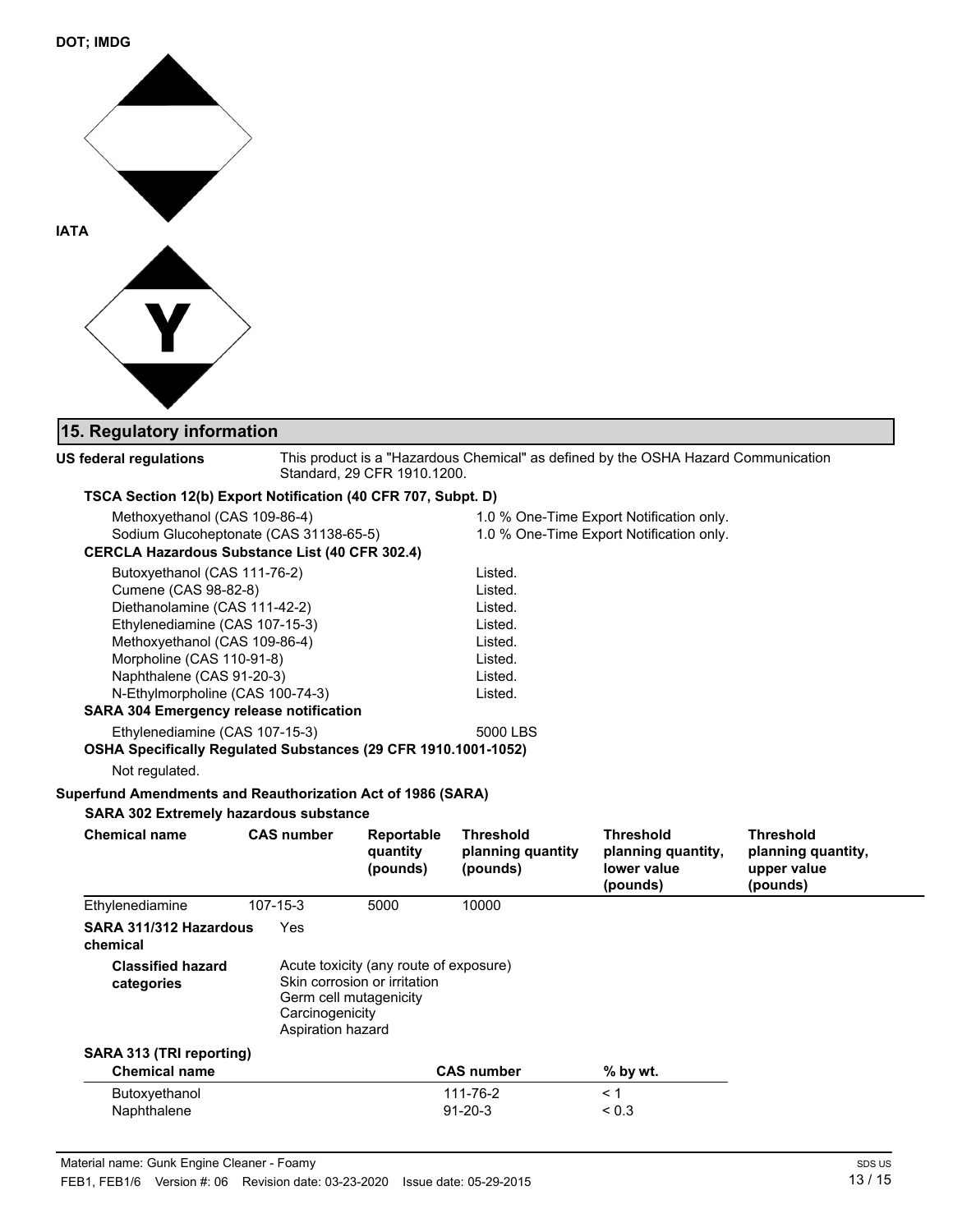#### **Other federal regulations Clean Air Act (CAA) Section 112 Hazardous Air Pollutants (HAPs) List** Cumene (CAS 98-82-8) Diethanolamine (CAS 111-42-2) Methoxyethanol (CAS 109-86-4) Naphthalene (CAS 91-20-3) **Clean Air Act (CAA) Section 112(r) Accidental Release Prevention (40 CFR 68.130)** Ethylenediamine (CAS 107-15-3) **Safe Drinking Water Act** Not regulated. **(SDWA) US state regulations California Proposition 65 California Proposition 65 - CRT: Listed date/Carcinogenic substance** Cumene (CAS 98-82-8) Listed: April 6, 2010 Diethanolamine (CAS 111-42-2) Listed: June 22, 2012 Naphthalene (CAS 91-20-3) Listed: April 19, 2002 **California Proposition 65 - CRT: Listed date/Developmental toxin** Methoxyethanol (CAS 109-86-4) Listed: January 1, 1989 **California Proposition 65 - CRT: Listed date/Male reproductive toxin** Methoxyethanol (CAS 109-86-4) Listed: January 1, 1989 **US. California. Candidate Chemicals List. Safer Consumer Products Regulations (Cal. Code Regs, tit. 22, 69502.3, subd. (a))** 1,2,3-Trimethylbenzene (CAS 526-73-8) 1,2,4-Trimethylbenzene (CAS 95-63-6) Butoxyethanol (CAS 111-76-2) Cumene (CAS 98-82-8) Diethanolamine (CAS 111-42-2) Ethylenediamine (CAS 107-15-3) Kerosene (CAS 8008-20-6) Methoxyethanol (CAS 109-86-4) Naphthalene (CAS 91-20-3)

#### **International Inventories**

| Country(s) or region        | <b>Inventory name</b>                                                       | On inventory (yes/no)* |
|-----------------------------|-----------------------------------------------------------------------------|------------------------|
| Australia                   | Australian Inventory of Chemical Substances (AICS)                          | No.                    |
| Canada                      | Domestic Substances List (DSL)                                              | No.                    |
| Canada                      | Non-Domestic Substances List (NDSL)                                         | Yes                    |
| China                       | Inventory of Existing Chemical Substances in China (IECSC)                  | No.                    |
| Europe                      | European Inventory of Existing Commercial Chemical<br>Substances (EINECS)   | Yes.                   |
| Europe                      | European List of Notified Chemical Substances (ELINCS)                      | No.                    |
| Japan                       | Inventory of Existing and New Chemical Substances (ENCS)                    | No.                    |
| Korea                       | Existing Chemicals List (ECL)                                               | No.                    |
| New Zealand                 | New Zealand Inventory                                                       | No.                    |
| Philippines                 | <b>Philippine Inventory of Chemicals and Chemical Substances</b><br>(PICCS) | No.                    |
| Taiwan                      | Taiwan Chemical Substance Inventory (TCSI)                                  | Yes                    |
| United States & Puerto Rico | Toxic Substances Control Act (TSCA) Inventory                               | Yes.                   |

\*A "Yes" indicates that all components of this product comply with the inventory requirements administered by the governing country(s) A "No" indicates that one or more components of the product are not listed or exempt from listing on the inventory administered by the governing country(s).

| 16. Other information, including date of preparation or last revision |            |  |  |
|-----------------------------------------------------------------------|------------|--|--|
| Issue date                                                            | 05-29-2015 |  |  |
| <b>Revision date</b>                                                  | 03-23-2020 |  |  |

**Version #** 06

Petroleum Gases, Liquefied, Sweetened (CAS 68476-86-8)

Tert-butylbenzene (CAS 98-06-6)